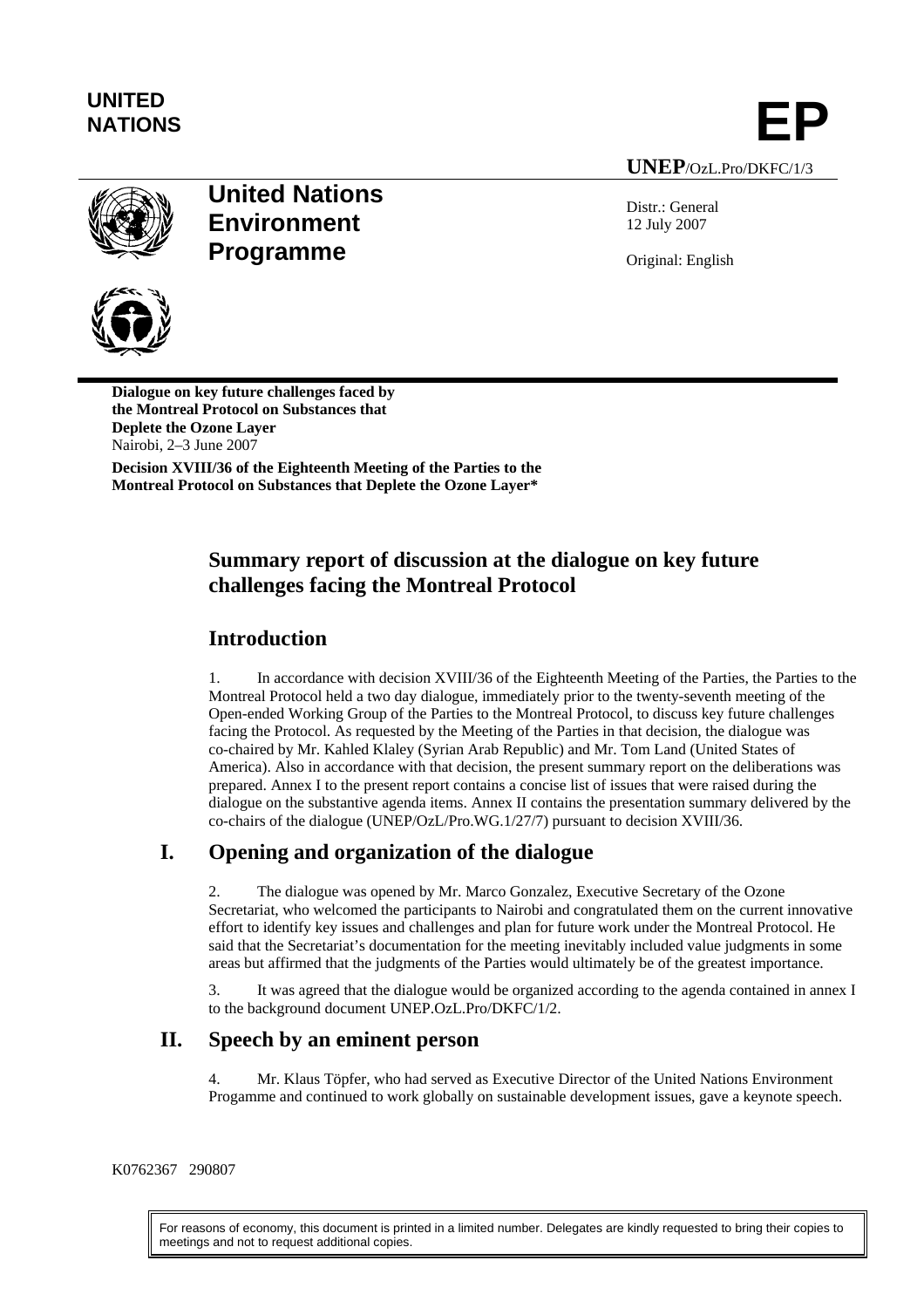5. Mr. Töpfer praised the Parties to the Protocol for taking the strategic decision to consider the key future challenges of the Montreal Protocol, which, he said, was a highly commendable activity on the twentieth anniversary of the Protocol and in the face of many successes rather than at a time of crisis. He urged the representatives to seek to achieve a successful dialogue by being open-minded to new options, rather than merely adhering to predetermined national positions.

6. He noted that the Protocol had achieved over 90 per cent of what it had set out to achieve but that there were likely to be increasing marginal costs in addressing the remaining objectives. With that in mind, he suggested that the Parties consider the comparative returns on investments in the area of ozone relative to efforts to address other challenges faced by the world community. He stressed that among the Protocol's many achievements, the most important was arguably the significant human health benefits, which in turn served as a strong basis for the Parties to analyse and address future needs.

7. He then reviewed the architecture of the ozone strategy, which had been emulated by many environmental agreements that had followed. That architecture included first, the development of an open framework; second, the development of an action-oriented protocol with concrete targets and timetables; and finally, a linkage to a financial mechanism to ensure a fair distribution of responsibilities. While these three ingredients were present in varying degrees in other instruments, the Montreal Protocol was the agreement that demonstrated most clearly the effectiveness of such as a means to deliver global environmental protection. As such, the Parties to the Protocol had a unique responsibility to the world to continue to demonstrate that cooperative global action on the environment was achievable.

8. He said that the Montreal Protocol had also fostered a productive interrelationship between academia, the business community, civil society and policymakers that had facilitated action on the basis of incomplete science and the precautionary principle. In so doing, the Protocol had demonstrated that business was not an enemy but a key partner in the development of reasoned solutions. Indeed, industry would also be critical in developing alternatives to face the remaining issues, including HCFCs. He further noted that there existed a dynamic interlinkage between the ozone and climate issues, which would make it necessary for the Parties to the Protocol to adopt a broader view of the issues and to agree to discuss them together, rather than in isolation.

9. In considering the reasons for the success of the Protocol, he noted the value of the corporate spirit that arisen among a group of dedicated people with a long history of collaboration and strong knowledge of each other. The Parties needed to avoid the risk that such a situation could stifle new ideas and instead focus on sharing their experiences with the world. Another factor that had contributed to the Protocol's success was the admirable capacity-building efforts that had taken place, which had created ozone units and expertise all over the world. Finally, he noted the success of the Protocol's compliance mechanism, which had successfully provided assistance to help bring countries into compliance with the interests of the global community.

10. He said that one remaining difficult issue would be how to reform the Protocol's institutions. He urged the Parties to be open minded, to avoid the potentially destructive mistake of not considering changes, to start from an analysis of future needs rather than a critique of past efforts, and to work to develop the current structures further in order to meet the agreed future challenges.

#### **III. Secretariat's summary of key achievements of the Montreal Protocol**

11. Mr. Gonzalez gave a presentation on the key achievements of the Montreal Protocol. He began by drawing attention to the Protocol's use of the principle of precautionary action and the role played by United Nations Environment Programme in providing a multilateral forum for discussions that could define the scientific knowledge on the issue and allow countries to negotiate, develop and implement a treaty to address the global environmental threat of ozone depletion.

12. He highlighted three unique institutions that had been fundamentally important for the successful implementation of the Protocol. First, he expressed appreciation for the Parties' independent assessment panels which had consistently provided state-of-the-art information that had allowed the Parties to develop a common understanding of the nature of the issues and suitable responses. Second, he noted that the Multilateral Fund had played a fundamental role in enabling developing country Parties to comply with their obligations under the Protocol. The Fund had facilitated the transfer of technology, had supported the establishment of more that 140 national ozone units and regulations and legislation in over 100 countries, and had aided the operation of an innovative network system that had facilitated the South-South and North-South cooperation which had proven so valuable to the capacity-building and information sharing process. Finally, he noted the work of the Implementation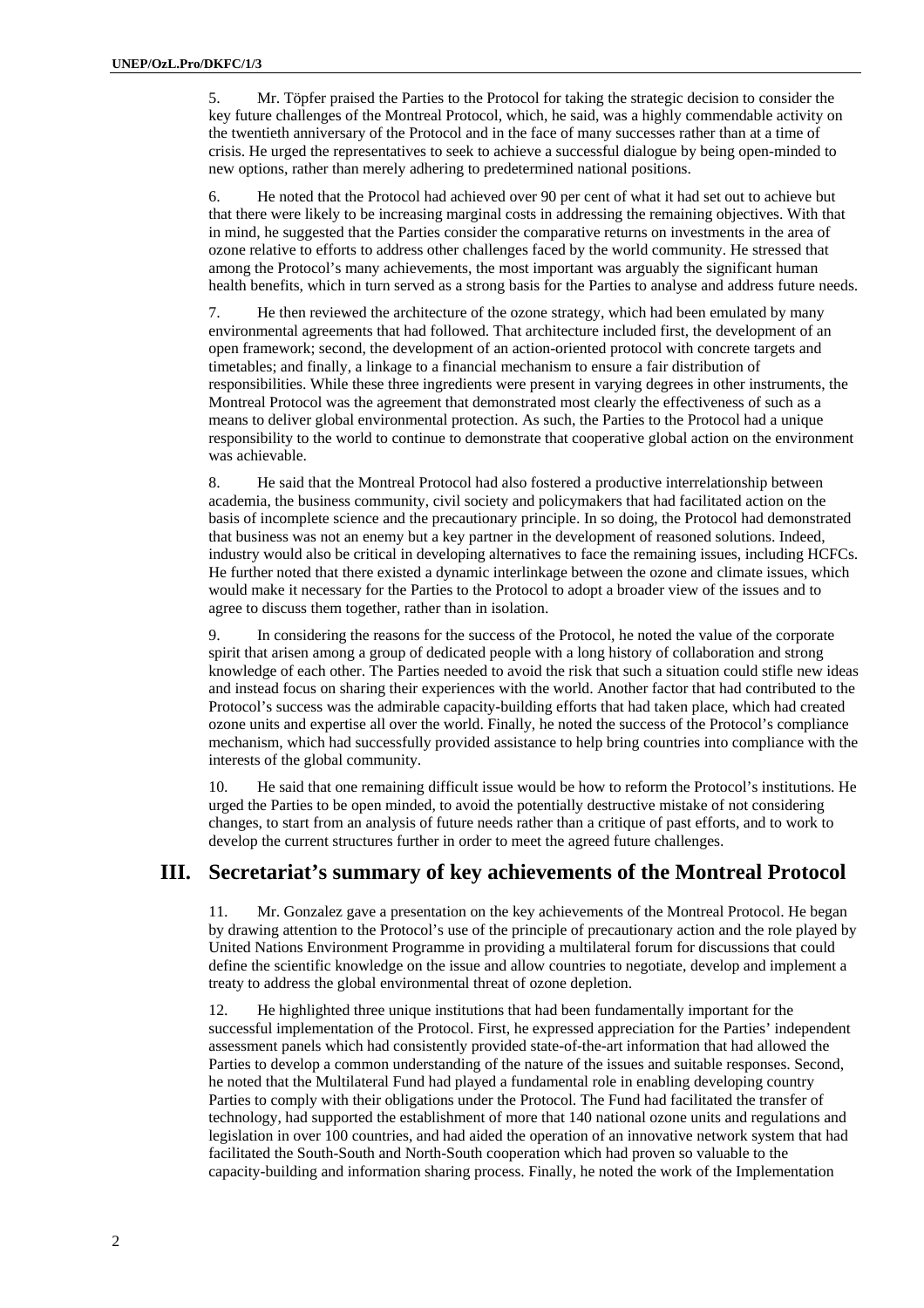Committee, which had proven flexible, supportive, and highly effective in securing rapid and sustained compliance by actively engaging Parties on a cooperative and consultative, rather than adversarial and confrontational, basis and had helped identify actions to return Parties to compliance.

13. He suggested that one of the overarching achievements of the Montreal Protocol stemmed from the vision of the Parties to develop a culture of compliance by establishing achievable goals and demonstrating that they could be reasonably met. It was that culture and the related confidence of the Parties, that had enabled the Protocol to be strengthened with a series of amendments and adjustments, which eventually mandated the total phase-out of ozone depleting substances according to specific timetables.

14. He noted that the Parties' achievements were evident in worldwide figures for production and consumption of ozone depleting substances. The 2005 data reported by the Parties showed that developed countries had reduced production and consumption by over 99 per cent from baseline levels and that developing countries had reduced by 80 per cent. Even these numbers, however, would increase further with the implementation of multiyear phase-out agreements under the Multilateral Fund and the pending total closure of CFC and halon production in China in July 2007. Furthermore, Parties not operating under Article 5 of the Protocol were well ahead of their reduction targets for HCFC production and consumption, having by 2005 already reduced by over 72 per cent against a mandated reduction of 35 per cent.

15. He said that the most important issue, however, was that the environment was changing for the better. The 2006 Scientific Assessment Report provided new evidence that the stratospheric concentrations of ozone depleting substances were on a downward trend, demonstrating that over time the ozone layer will heal. Furthermore, it was clear that the process of strengthening the Protocol's schedules would help avert many millions of cancer deaths, perhaps hundreds of millions of cancer and cataract cases and the expenditure of billions of dollars by national health organizations worldwide.

16. He observed that the Protocol had also accomplished near universal participation and he expressed confidence that new important ratifications would soon be celebrated. He also drew attention to the importance of the Protocol's work with other key international bodies.

17. While recognizing the many achievements of the ozone protection regime, he noted that the Protocol's work was not yet complete. Several remaining challenges existed and much more remained to be done to ensure the safety of the ozone layer for the current and future generations. He suggested, however, that it was already clear that the achievements to date validated the multilateral efforts that had taken place and demonstrated that both developing and developed countries could work together and build strong partnerships encompassing civil society, academia and corporations to address global environmental problems. The Montreal Protocol was regarded as one of the most successful multilateral environmental agreements and, in addition to successfully addressing most ozone deleting substances, it had also made a major contribution to climate change, delaying climate change impacts by 10 to 12 years and reducing emissions by over 25 gigatonnes. That success was due in large part to the ability of the Protocol to continue to evolve and promote technological innovation. In that regard, the Montreal Protocol and its Parties had much more to teach the world.

### **IV. Questions and discussion on the Secretariat's summary**

18. In the discussion on the Secretariat's summary of key achievements of the Montreal Protocol, many representatives indicated the reasons and attributes of the Protocol, which, in their view, accounted for its success. Issues raised included the Multilateral Fund, which had facilitated transfer of technology that enabled developing countries to comply with the Protocol; the framework of the Protocol, which was based on the principle of common but differentiated responsibilities; the work of the assessment panels, which had enabled the Parties to take decisions with full information; the availability of alternative technologies, which had enabled all countries to convert and thereby achieve significant reductions in the production and consumption of ozone depleting substances; and the Parties' support for capacity-building and networking.

19. Many representatives noted the significant work that remained to be done, including, for developing countries, phasing out the remaining quarter of their baseline levels of production and consumption. In that context, many suggested that the remaining work needed to be considered concurrently with discussions on adapting the current structures to future needs. In that regard, many Parties noted the need to retain many of the key attributes that had made the Protocol a success in order to address future needs.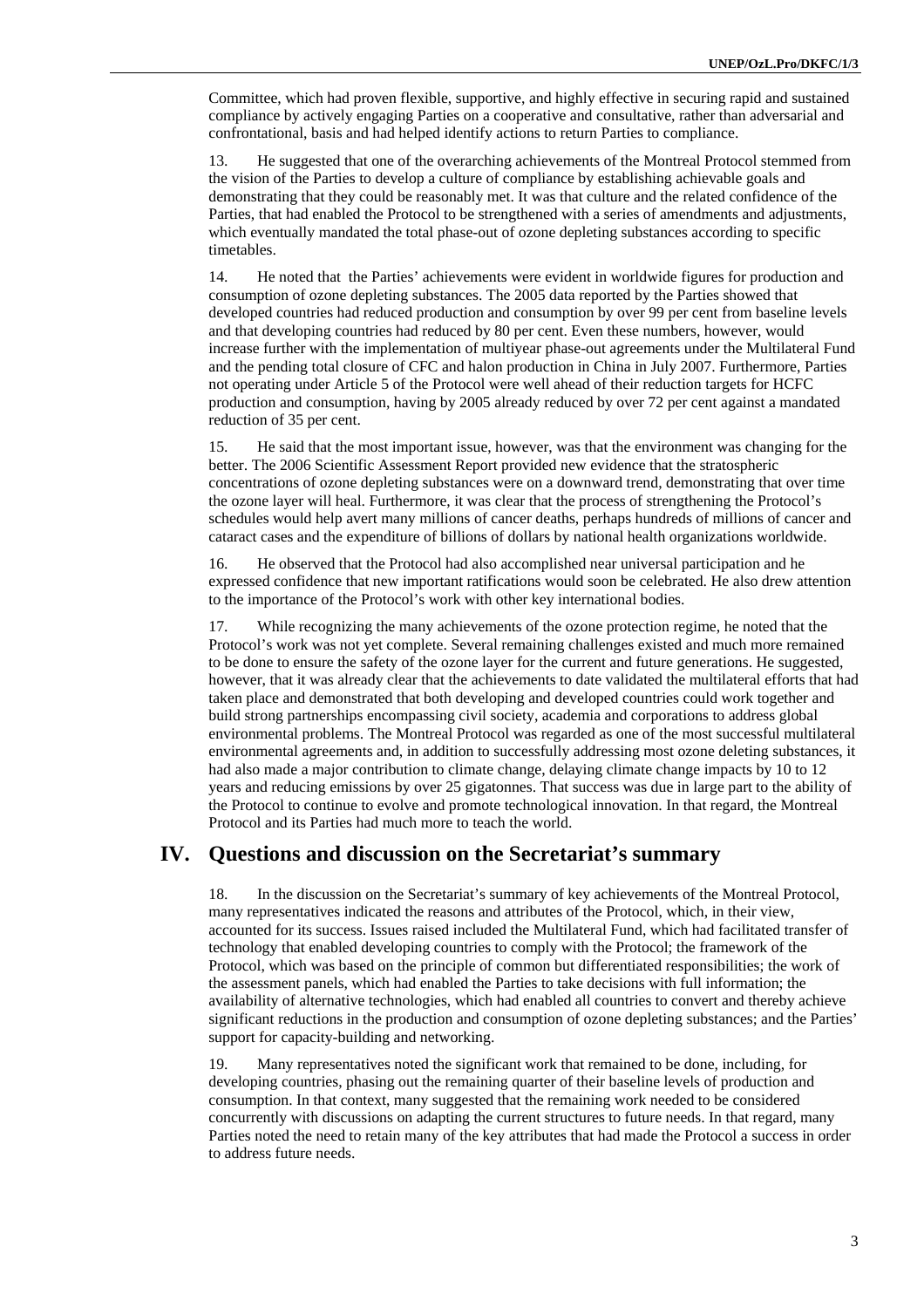20. There was also an initial discussion on transitional and future challenges. Many challenges were noted, on understanding that they and many others would be discussed in more detail during the current dialogue. The challenges mentioned included the need to address future funding needs; effective management of banks of ozone-depleting substances, which could require a change to the current legal regime; dealing with currently exempted uses of ozone-depleting substances, including its use in feedstock; the need to structure a future agenda so that challenges could be prioritized and placed in a framework for their logical consideration; addressing the climate-ozone linkage, especially as it related to HCFCs; the need to address methyl bromide; maintaining expertise on the assessment panels; the need to share the Montreal Protocol experience more widely; the need to ensure adequate monitoring in the future; maintaining national capacity to deal with ozone issues; and assessing the cost, effectiveness, and funding needs related to additional controls that might be needed to address outstanding issues.

## **V. Future challenges related to scientific assessment, analysis and monitoring of the state of the ozone layer**

21. Introducing the item, the co-chair recalled that document UNEP/OzL.Pro/DKFC/1/2, which the representatives had before them, contained factual information on the staffing and costs of the Scientific Assessment Panel and the Environmental Effects Panel, challenges to sustaining funding for essential monitoring needs and relating to the ozone-climate interaction, and getting a better understanding of the impact of ozone depleting substances with a very short atmospheric lifetime (UNEP/OzL.Pro/DKFC/1/2)**.** 

22. During the discussion on the item, some representatives noted that as time went on and the major ozone-depleting substances were phased out, investments in scientific and technical capacity might yield diminishing returns in terms of ODP-tonnes eliminated. All agreed, nevertheless, that the Protocol's scientific and technical bodies had been critical to its success and that it would be necessary to maintain that capacity in order to continue to monitor the ozone layer and to assess and respond to emerging issues. In that regard, all speakers stressed the importance in particular of scientific assessment and monitoring of the ozone layer to ensuring the proper implementation of the Protocol and to resolving remaining and new challenges in the years to come. One noted the important role of the panels in making comparative assessments of the environmental benefits of competing options.

23. Many representatives also stressed the need to improve understanding of the links between climate change and ozone layer protection and said that the Protocol's scientific and technical bodies had a vital role to play in that regard. Others mentioned the need for a greater understanding of the impact of short-lived ozone-depleting substances; recent work of the Technology and Economic Assessment Panel suggested that such substances might have a greater impact than previously thought. In recognition of cost concerns, however, several speakers suggested that it would be better to share the Protocol's scientific and technical capacity with other multilateral environmental agreements, such as the United Nations Framework Convention on Climate Change (UNFCCC) and the International Plant Protection Convention, in order to share benefits and achieve economies.

24. Several Parties lamented the reported news of an erosion in the Protocol's monitoring capacity owing to the deterioration and deactivation of monitoring devices, including some operated under the auspices of the World Meteorological Organization (WMO) and saw the news as evidence of the need to maintain the Protocol's technical capacity. One said that the present summary should include a strong statement on the importance of maintaining monitoring capacity, including under WMO, at an optimum level and reminding Parties that they could contribute to the trust fund that had been set up to support monitoring activities.

25. Noting the need to maintain the vitality of the Scientific Assessment Panel and the Environmental Effects Assessment Panel, one representative suggested that the Secretariat should establish a system on its website for taking nominations from Parties for membership of the Panels. He also affirmed that a new mechanism was needed to prompt contributions to the trust fund established by the Parties to the Vienna Convention for financing research and observation, noting that voluntary contributions to date had totalled only \$58,000.

26. One representative suggested that the means of financing the scientific and technical bodies would need to move from the current system of relying on individual Governments and private companies to something more formal and sustainable.

27. Some developing country representatives spoke of the need for funding for such countries to continue monitoring activities and one noted the need for additional funds to allow the assessment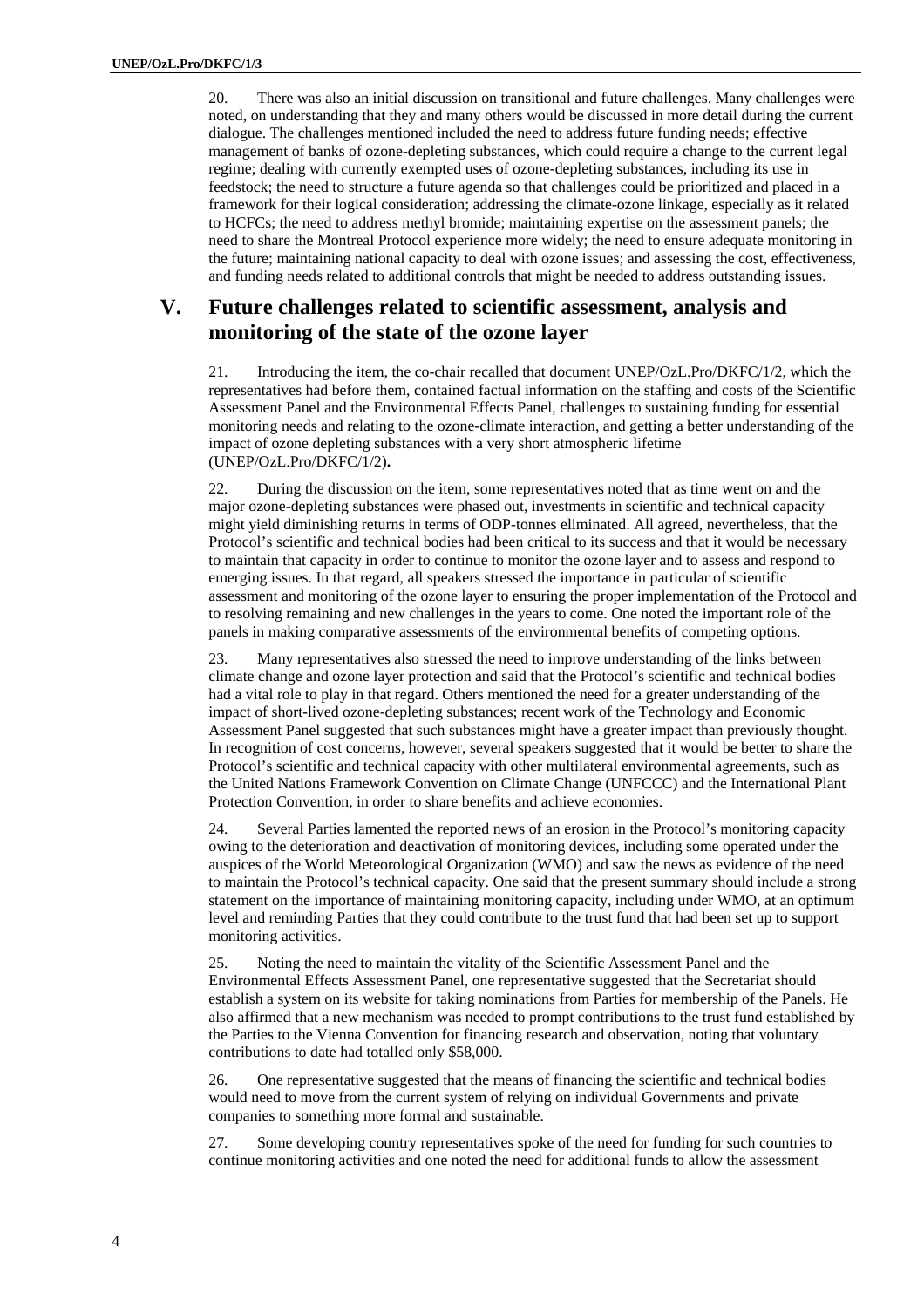panels to continue their work. Several also noted the need for balanced participation on the assessment panels between Article 5 and non-Article 5 Parties.

28. A detailed list of the issues that were raised during the discussion on the present agenda item can be found in chapter I of annex I to the present report.

#### **VI. Challenges in phasing-out HCFCs**

29. Introducing the item, the co-chair recalled that document UNEP/OzL.Pro/DKFC/1/2 contained a great deal of background on the issue of HCFCs and a non-exhaustive list of challenges that the Parties might face in phasing out HCFCs.

30. The co-chair noted that the consumption of HCFCs of Parties not operating under Article 5 of the Protocol had peaked in 1995 at 28,000 ODP tonnes and has since come down by some 72 per cent, with approximately 63 per cent of the remaining HCFC consumption being in HCFC-22 and approximately 35 per cent in HCFC-141b and HCFC-142b. The balance of consumption of HCFC-22 and HCFC-141b was similar in Parties operating under Article 5 but HCFC consumption in Parties operating under Article 5 was growing rapidly, having risen from approximately 4,000 tonnes in 1995 to almost 20,000 tonnes in 2005.

31. He noted that the background document cited various challenges, including the cost of phasing out HCFCs; the possible incentive for further production of HCFC-22 that derived from the support for HFC-23 destruction of the Clean Development Mechanism of the Kyoto Protocol to the UNFCCC; the fact that the extent of experience of using alternatives to HCFCs varied widely, and that those alternatives had varying costs and energy efficiency factors; and the difficulty that some Parties might have selecting the method of control that best suited local needs. He invited the Parties to discuss those challenges and any others.

32. Noting the conclusion by the Scientific Assessment Panel that consumption of HCFCs might delay the ozone layer's return to pre-1985 levels by as much as 15 years, all speakers said that consumption of HCFCs was among the most important challenges facing the Protocol, particularly in the light of their increasing consumption in Article 5 Parties. Many called for accelerated HCFC phase-out and all who spoke expressed a willingness to discuss the idea. It was agreed, however, that the dialogue was not the proper forum for more than a preliminary discussion of the issue, which would be taken up by the Open-ended Working Group at its next meeting in the context of its consideration of the various proposals that had been made to adjust the Protocol's HCFC phase-out schedule.

33. All speakers recognized that there were significant obstacles to an earlier phase-out, including the cost of alternatives, which were sometimes up to ten times higher than the HCFC to be replaced; the overall cost of re-conversion of plants that had recently converted to HCFCs, which was a particular challenge to the economies of developing countries; and the sheer inertia that would have to be overcome in both industry and government in shifting from one regime to another. Several stressed that financial assistance, including from the Multilateral Fund and from individual donor countries, would be essential to the viability of an accelerated phase-out in developing countries.

34. Others highlighted the challenge posed by the Clean Development Mechanism programme of granting carbon emission reduction credits for HFC-23 destruction that resulted from HCFC-22 production, which was thought to encourage production of HCFC-22. The need to cooperate with the Clean Development Mechanism on the issue was raised. One representative, however, suggested that the effect of the Mechanism's CFC-23 destruction programme was minimal, noting that in his country substantial HCFC production capacity and HCFC consumption had predated the programme.

35. One representative stressed the need to ensure that alternatives to HCFCs were not more harmful than HCFCs themselves and in that context called for the development of natural alternatives, a call that was echoed by others. Another said that only mature technologies should be considered as alternatives to avoid the risk of an apparent solution turning out to be a problem in itself. Another said that alternatives with high global warming potential or low energy efficiency should be eschewed. Others, while acknowledging the challenges, said that cost-effective and viable alternatives already existed, including hydrocarbons.

36. Most speakers supported in principle the six proposals to adjust the HCFC phase-out schedule that were to be considered by the Open-ended Working Group at its twenty-seventh meeting, while noting that it would of course be necessary to resolve the differences between them.

37. The representative of the European Union said that a realistic baseline would be a requirement of any accelerated phase-out, a view echoed by others. She also said that, notwithstanding the obstacles,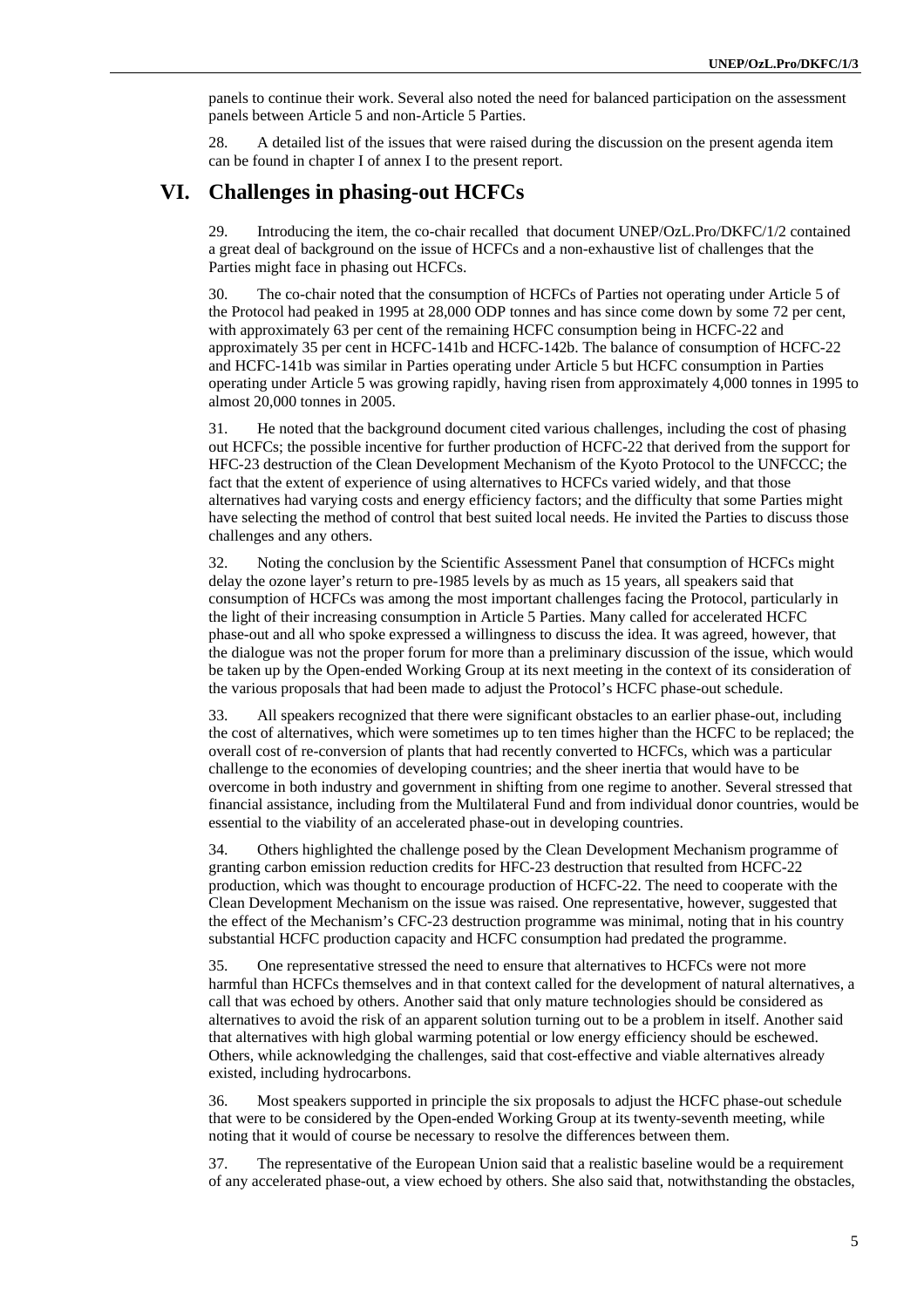HCFC phase-out could be cost-effective for industry, which was evident from the positive experiences in the member States of her organization.

38. Another representative, while supporting accelerated phase-out in principle, said that it would be critical for Parties operating under Article 5 to have adequate time to implement any phase-out given the large investments they had made in HCFC infrastructure and the high cost of alternatives. He said that it would be important for such Parties to have clear action plans and phase-out strategies and that the Executive Committee of the Multilateral Fund needed to consider the issue. Others joined him in affirming that the Committee should reconsider its decision not to provide funding for post-1995 HCFC installations and said that any acceleration of HCFC phase-out would have to be considered together with that issue. One representative noted that enterprises in his country had made the switch from CFCs to HCFCs using their own funds and as a result were not in a financial position to undertake re-conversion away from HCFCs on their own. He suggested that the Executive Committee of the Multilateral Fund would need to develop criteria for funding such enterprises in any re-conversion.

39. A detailed list of the issues that were raised during the discussion on the item can be found in chapter II of annex I to the present report.

## **VII. Key future policy challenges related to the further management, control and/or phase-out of ozone-depleting substances other than HCFCs**

40. Introducing the item, the co-chair noted that in document UNEP/OzL.Pro/DKFC/1/2 the issues under consideration had been divided into two categories: actions that fell outside the current requirements of the Montreal Protocol and actions that fell within. Challenges in the first category included sustaining and completing the phase-out, in particular with respect to CFCs in the refrigerant sector; encouraging the introduction of alternatives to halons and effective utilization of halon banks; ensuring the phase-out of CFCs in metered-dose inhaler production in Parties operating under Article 5; and finishing the phase-out of methyl bromide. Challenges in the second category included management of stockpiles; management of ozone-depleting substances contained in equipment; management of contaminated ozone-depleting substances; management of ozone-depleting substances used as feedstocks; and management of ozone-depleting substances produced or imported for exempted purposes.

41. In the discussion on the item, many representatives drew attention to the importance of the management and destruction of stockpiles of ozone-depleting substances and their emissions. Several noted that a joint report produced by the Intergovernmental Panel on Climate Change and the Technology and Economic Assessment Panel had demonstrated that such stockpiles represented a major challenge, both in terms of the extent of their emissions and because the Protocol had until then focused on control of consumption and production rather than emissions and destruction. Some representatives therefore called for a cautious response, including a thorough analysis of the technical and legal challenges ahead. One representative said that the Protocol's provisions were counter-productive insofar as they allowed Parties to offset new production of ozone-depleting substances by destroying existing stocks. Another said that the lack of guidelines on handling contaminated ozone-depleting substances, which had no future use and could not be recycled, presented a major challenge for Article 5 Parties.

42. One representative said that destruction had a role to play where it was practical and cost-effective but that mandatory obligations would be inappropriate in view of the practical constraints faced by Parties. She added that there was a need to create greater incentives to identify alternatives to halons to prevent stockpiling. There were calls for innovative thinking in response to the problem of stockpiles and several representatives said that the Multilateral Fund and other financial mechanisms would have to play a key role in managing them. One representative suggested that greater coordination with the Basel Convention on the Control of Transboundary Movements of Hazardous Wastes and their Disposal and the Stockholm Convention on Persistent Organic Pollutants could result in the integration of some ozone-depleting substances in the destruction plans under those regimes. Another observed that stockpiles represented a reusable resource; treating them as such could be economically beneficial to Parties holding them and environmentally beneficial to all since it could obviate the need to produce new ozone-depleting substances.

43. There was also lengthy discussion of exemptions to the Protocol's control measures. Some representatives called for a streamlining of the Protocol through the removal of exemptions that were regarded as unnecessary in the light of the increasing availability of alternatives. In that context, a representative of the European Community said that his organization's progress in eliminating CFCs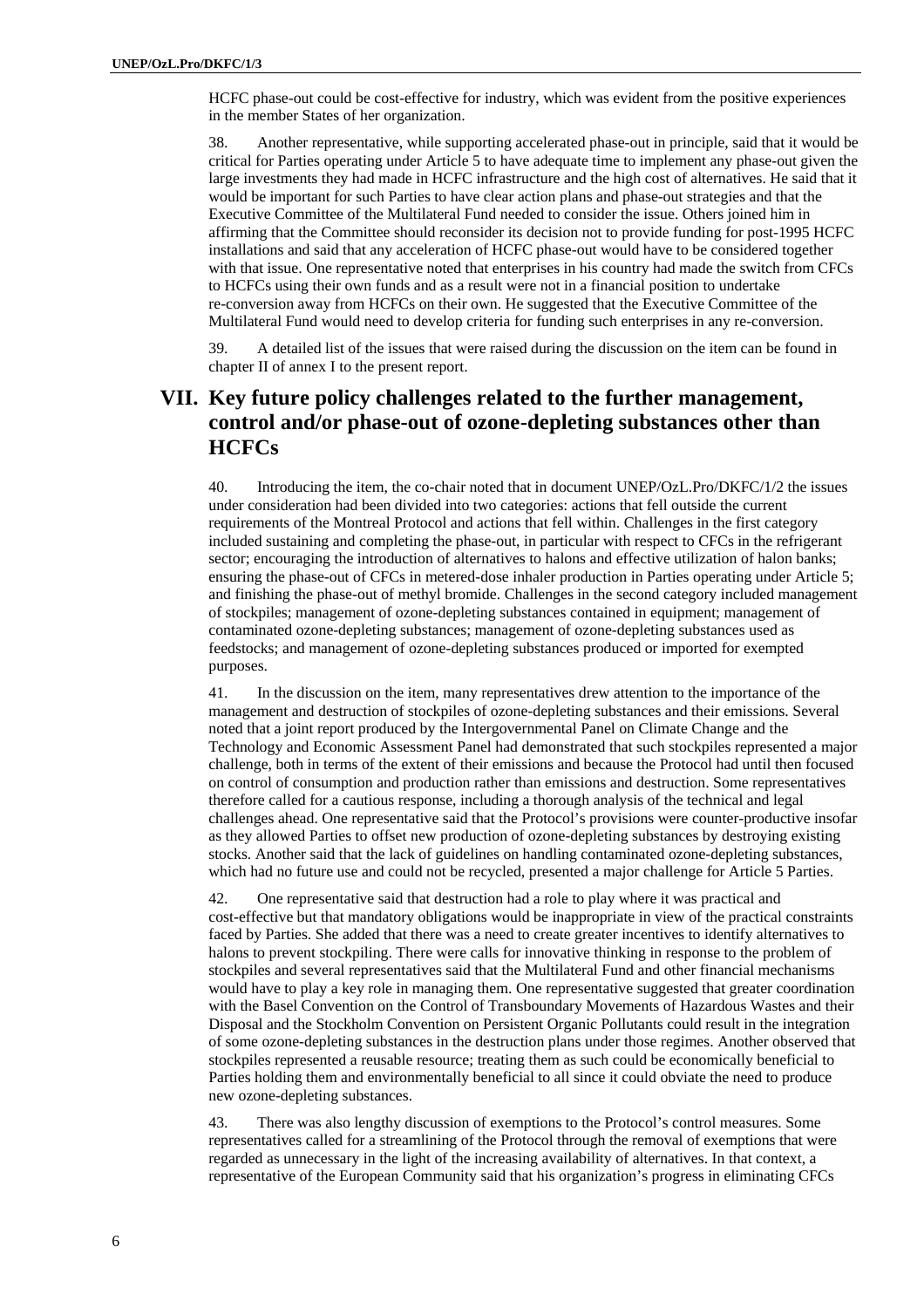from metered-dose inhalers and reducing methyl bromide demonstrated the reduced need for exemptions. Another representative reported that his country had achieved a significant reduction in methyl bromide use in agriculture using solar heating and he offered to share the technology with interested Parties. Responding, some representatives said that CFC use in metered-dose inhalers would be necessary until 2010 and possibly beyond because many developing countries had only recently begun to address the issue. One representative also called for a redoubling of efforts to identify alternatives to methyl bromide and to make them available to developing countries.

44. There was general acceptance that whereas the existence of alternatives meant that countries should in general put in place policies to phase-out methyl bromide, quarantine and pre-shipment uses of methyl bromide could not be phased out in the short term. While noting that such uses did not currently fall under the Protocol's phase-out regime, several representatives urged the imposition of a cap or the use of alternative methods. In that regard, one Party mentioned that they were investigating the use of offshore fumigation. One representative called for the adoption of a cooperative approach between trading partners and a search for alternatives. Another said that exempting quarantine and pre-shipment use of methyl bromide from the Protocol's phase-out provisions had served to protect domestic ecosystems and thereby maintain national support for the Protocol; she therefore recommended caution in considering whether to eliminate them.

45. A detailed list of the issues that were raised during the discussion on this agenda item can be found in chapter III of annex I to the present report.

### **VIII. Issues related to sustaining compliance, maintaining enforcement and combating illegal trade beyond 2010**

46. Introducing the item, the co-chair noted that the Parties had taken at least 18 decisions related to compliance, including several on customs codes, trade names, trade in used substances, illegal trade, licensing, and restricting imports of products. Nevertheless, continued interdiction of illegally traded substances demonstrated that illegal trade was far from gone.

47. The co-chair said that key issues relevant to the item included the need for funding for monitoring, particularly for Parties operating under Article 5. He also noted that the forthcoming closure of producers of CFCs, halons, carbon tetrachloride, HBFCs, and bromochloromethane should have a positive effect on efforts to sustain compliance because the movement of large- or even medium-sized quantities would attract greater attention, thereby increasing the opportunities for seizures. Moreover, with the phase-out of production, the burden of implementing a prior informed consent system could be expected to decrease. Finally, he noted that ensuring that continuing legal uses were not diverted to illegal uses would be a continuing challenge after 2010.

48. In the discussion on the item, there was unanimous agreement that compliance, enforcement and illegal trade were important issues that would continue to require significant attention for years to come. Many speakers voiced concern that the challenge of illegal trade, and its implications for the ability of Parties to maintain compliance with the Protocol, would only intensify as complete phase-out of most controlled ozone-depleting substances by Article 5 Parties neared. Others pointed out that the continuing permitted uses of ozone-depleting substances would also contribute to the risk of illegal trade, given the possibility that ozone-depleting substances produced for permitted uses could be diverted to illegal uses. One representative suggested in that context that the amount of ozone-depleting substances produced for legal uses should be closely matched to demand in order to prevent the accumulation of stockpiles that could be readily diverted to illegal uses.

49. In the light of those concerns, there was agreement that it was important to ensure that Parties complied with their obligations under the Protocol to establish licensing and quota systems for ozone-depleting substances, as such systems were important tools for combating illegal trade. Parties not operating under Article 5 were urged to provide financial support to those Parties that were operating thereunder, over 50 of whom had not yet established licensing and quota systems, in their efforts in that area. A number of speakers said there would be a continuing need for financial and technical support for Parties operating under Article 5 in other areas and called for a continuing role for the Multilateral Fund in the long term.

50. In view of the fact that compliance and illegal trade were expected to be long-term concerns, one representative, seconded by others, argued that the Protocol's compliance procedure and the Implementation Committee established under that procedure, which had been a key factor in the Protocol's success, should continue to be a central pillar of the Protocol.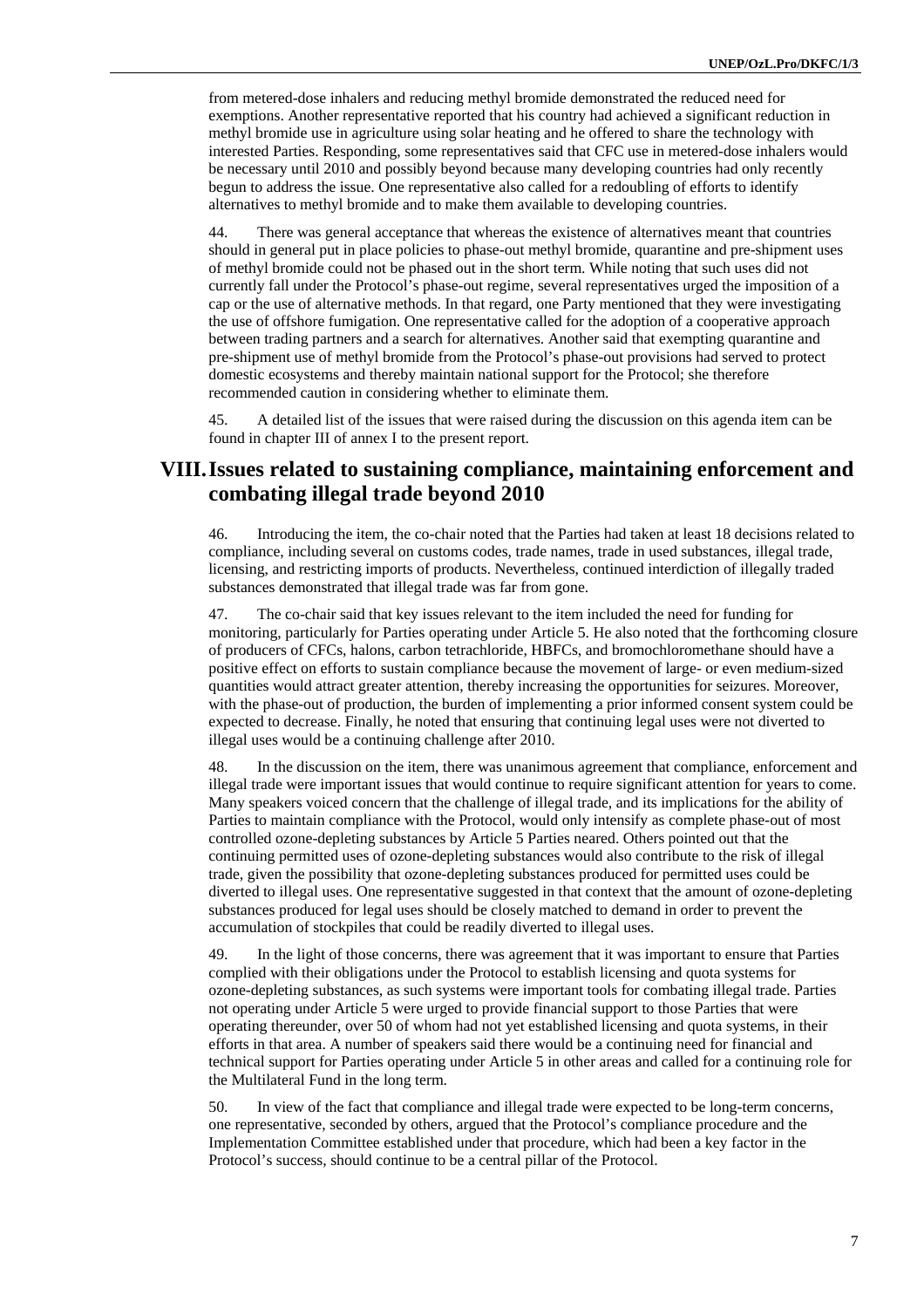51. Many representatives stressed the central role of customs authorities in combating illegal trade and the importance of collaboration between customs authorities and other agencies involved in the enforcement of ozone-depleting substances legislation and regulations.

52. Many representatives said that there was a strong need for capacity-building for customs authorities and others, including the judiciary, with respect to the identification of ozone-depleting substances, and said that the need for such capacity-building would continue well into the future. Several said that such activities would be best undertaken at the regional and national levels. One representative added that capacity-building should focus on, among other areas, the establishment of comprehensive legal and judicial systems and the stabilization of current structures at the national level, including national ozone units. Several others also said that national units had an important role to play in the long term and needed to be strengthened. Others mentioned the need for financial and technical assistance in that area, and one mentioned that a special challenge faced by his country was the lack of portable equipment for testing chemicals at entry points. Several others saw as a particularly pressing problem the question of what to do with seized illegal ozone-depleting substances, which were sometimes contaminated, and said that capacity-building and financial and technical assistance were required for their safe disposal.

53. Several representatives said that a prior informed consent procedure was vital to the ability of importing countries, particularly Article 5 Parties, many of whom were importers of ozone-depleting substances, to prevent illegal imports. The procedure being employed voluntarily in South and South-East Asia was cited as an example of the successful use of such a mechanism. Most called for a voluntary procedure but one said that only a mandatory procedure would be effective. Several others, while not calling explicitly for a formal prior informed consent procedure, argued strongly that cooperation between exporting and importing countries, including prior notification of planned exports of ozone-depleting substances, was essential to the ability of the latter to control illegal imports. One said that exporting countries also needed to restrict exports, including of equipment containing ozone-depleting substances, and another that illegal trade had to be prosecuted by both importers and exporters.

54. One representative expressed concern about the prospects for a prior informed consent procedure beyond 2010, noting that resources might be too scarce to fund it at a time when available resources would be needed to cope with the increasing trade in HCFCs. She suggested that the key to eliminating illegal trade lay in the active enforcement of domestic licensing requirements and the publicizing of successful prosecutions. Highlighting successes in her country, where she said illegal trade had been nearly eliminated, she said that her country would be willing (and had already begun) to share its experiences both bilaterally and at thematic network meetings. She noted the utility of cross-checking import and export data against the data provided by the Secretariat under decision XVII/16 and suggested that the Parties might wish to seek to have customs codes assigned to HCFCs by the World Customs Organization, as it had done in the past with respect to other ozone-depleting substances.

55. Another representative noted that while much progress had been made with respect to compliance and enforcement, many countries had yet to establish licensing and quota systems as required by the Montreal Amendment and that much still needed to be done to implement existing decisions of the Meeting of the Parties. It would be premature, he suggested, to undertake significant new activities before ensuring the full implementation of existing commitments.

56. Several speakers said that information exchange and sharing of experiences at the regional and subregional levels were important to combating illegal trade, including through collaboration among national ozone units. One representative called for a global meeting of customs officers on ozone-depleting substances and expressed gratitude to the Government of Sweden for its support of regular meetings among national ozone units in the South-East Asia and South Asia ozone officers networks.

57. Several other representatives called for efforts to make greater use of the experience gained under other multilateral environmental agreements concerned with illegal trade such as the Basel Convention and the Convention on International Trade in Endangered Species of Wild Fauna and Flora. He also said that the institutional framework developed in accordance with the Protocol with respect to enforcement and illegal trade should be assessed and strengthened and called for the Secretariat to undertake an assessment of the extent to which relevant national regulatory and fiscal policies needed strengthening.

58. The representative of the European Community announced that his organization would submit a draft decision on combating illegal trade at the upcoming meeting of the Open-ended Working Group.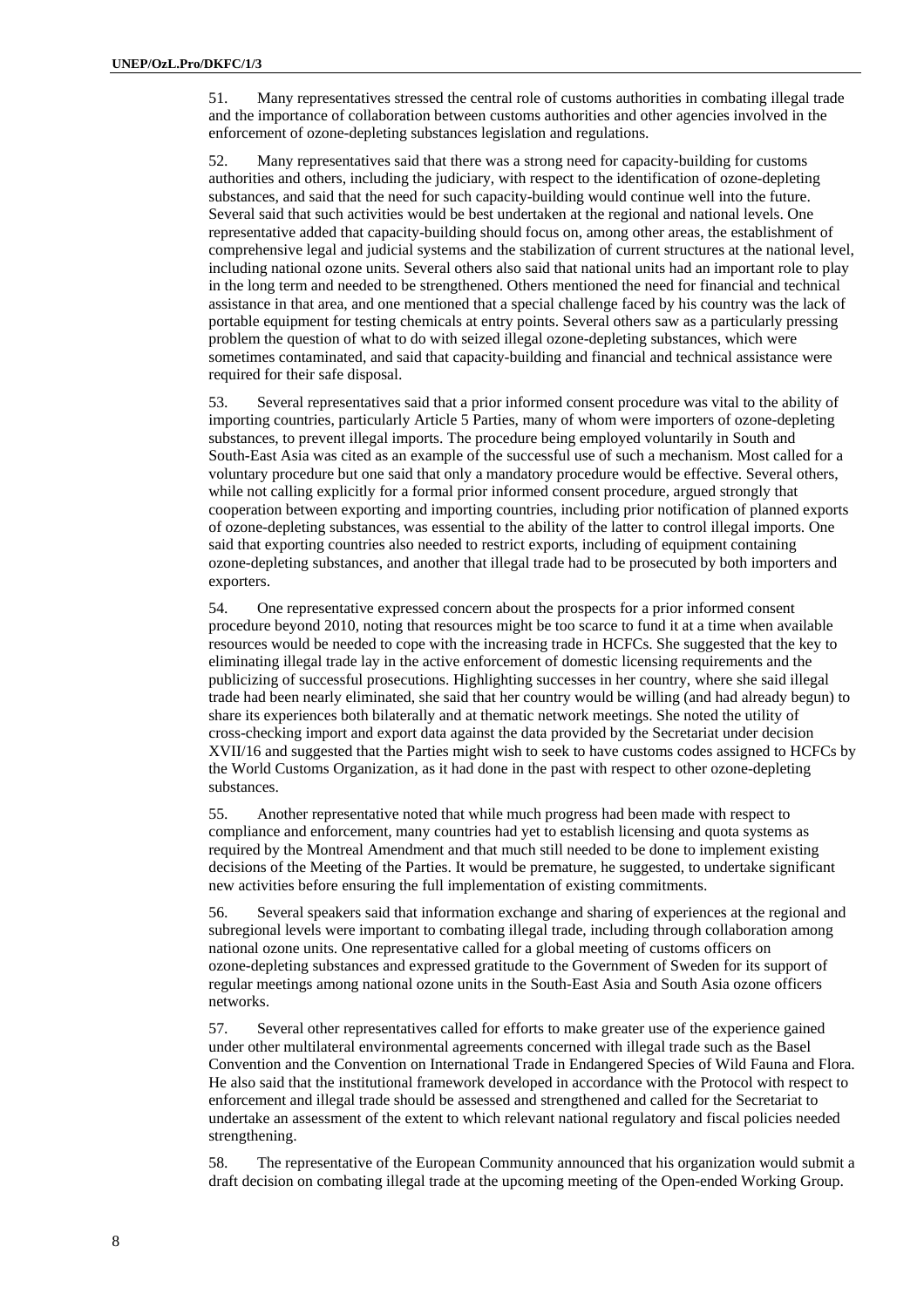59. A detailed list of the issues that were raised during the discussion on the item can be found in chapter IV of annex I to the present report.

# **IX. Improving cooperation and coordination of the Montreal Protocol with other multilateral environmental agreements and processes**

60. Introducing the item, the co-chair highlighted some past efforts to encourage cooperation with other multilateral environmental agreement processes, such as the Parties' requests to Technology and Economic Assessment Panel and the Ozone Secretariat to coordinate with other bodies including the World Customs Organization, the WMO, the International Civil Aviation Organization (ICAO), the International Plant Protection Convention (IPPC), and the Intergovernmental Panel on Climate Change (IPCC) or other bodies under the climate change treaty. He noted that such requests to the Secretariat or other Protocol bodies have been very specific and often very limited in nature. Furthermore, he cited documents that suggested that, in the absence of a specific charge from the Parties, the Secretariat's role in interacting with other multilateral environmental agreements and processes was limited to the provision of factual information because the Secretariat could not speak for the Parties. As such, without specific guidance from the Parties, the Secretariat could not initiate any specific coordinating activities or actions that might enhance synergies, lest it be perceived by Parties as initiating action without authority. It appeared that other multilateral environmental agreements' secretariats faced similar constraints. That meant that for coordination of work to take place, the executive bodies of both instruments needed to direct their secretariats to work together.

61. The co-chair said that another limiting factor that the Secretariat had noted was that its workload, combined with the amount of essential travel that a limited number of staff were obliged to undertake, served to constrain its ability to monitor activities in other multilateral environmental agreements. Nonetheless, whenever a Party had notified the Secretariat that an issue of relevance to the Montreal Protocol was being discussed in a different forum, the Secretariat had initiated a process for sending an email alerting the Montreal Protocol delegates to that fact so that they could discuss the matter with their delegate to that forum. Such communication could enhance coordination and help enable different forums to be aware of the potential impact that their decisions might have elsewhere.

62. During the discussion on the item, there was consensus that successful cooperation and coordination between the Protocol and other instruments was desirable because exploiting synergies and avoiding duplication of activities meant that resources were used to their full effect. Moreover, the proliferation of international agreements in recent years had increased the risk of overlaps and made the need for coordination all the more acute. Some representatives noted that there had already been examples of successful collaboration, such as the Green Customs Initiative and the joint study by the Intergovernmental Panel on Climate Change and the Technology and Economic Assessment Panel, and called for strengthening such efforts. Others said that the current work to integrate some components of the Basel, Rotterdam and Stockholm Conventions could serve as a useful model for future cooperation. It was also noted that the Protocol's success, particularly in terms of capacity-building and technology transfer, should be shared with others.

63. There was broad agreement that it would be most useful to strengthen ties with UNFCCC, the Kyoto Protocol, the Basel, Rotterdam and Stockholm Conventions, the Strategic Approach to International Chemicals Management and IPPC. Several representatives observed that the shared interest of the Montreal Protocol, the Basel Convention and the Kyoto Protocol in the destruction of ozone-depleting substances created opportunities for collaboration. One representative cautioned, however, that joint activities that did not create efficiencies or that weakened national capacity to meet Protocol obligations should be avoided. Another said that the Protocol's existing financial arrangements should be preserved and that the Multilateral Fund should not be used to finance activities outside the Protocol's scope. One said that the Protocol and its institutions needed to be integrated into current work to strengthen UNEP, the environmental pillar of the United Nations.

64. Some representatives suggested that cooperation and synergies could operate at two levels: first, at the assessment level, between conventions' subsidiary technical bodies; and second, between the executive bodies and institutions that were responsible for implementation. There was some disagreement, however, over the role that the Secretariat should play in enhancing cooperation. Some representatives said that the Secretariat should urgently seek to strengthen ties with the secretariats of other instruments and should be provided with the resources and legal mandate to do that effectively, and one said that the Secretariat should recognize the powers and mandate conferred on it by decision XVI/34 and reach out to other conventions whenever cross-cutting issues arose.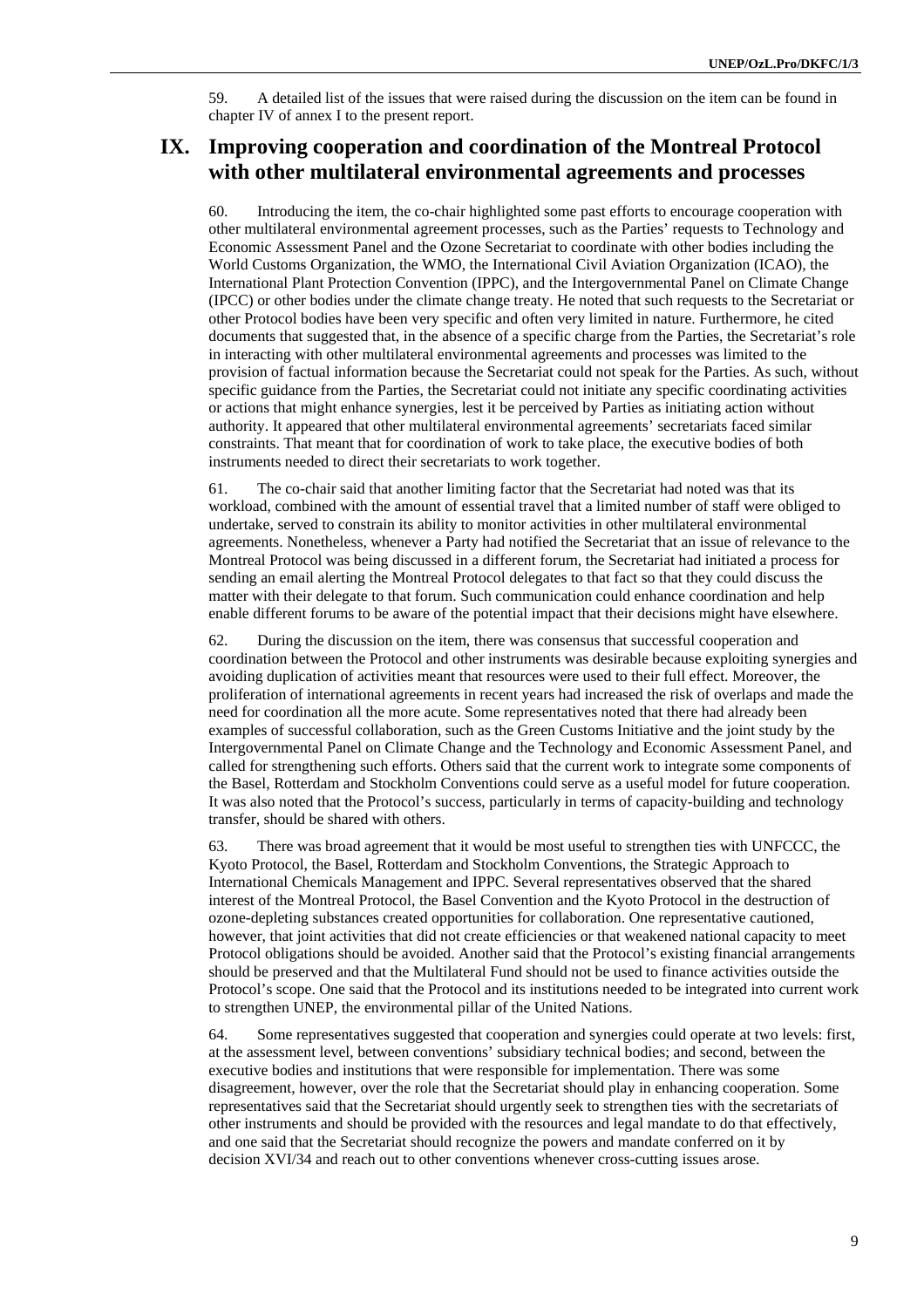65. Other representatives said that the Secretariat's role should be limited to monitoring activity under other conventions, and one suggested that it would be appropriate under this view of things for the Secretariat to facilitate the coordination of national experts responsible for the administration of the different conventions by continuing to provide electronic notification to countries when issues relevant to the Montreal Protocol were discussed in other forums. Some representatives were more cautious about Secretariat activities in this area and averred that it was for national authorities to oversee coordination and direct efforts to achieve it. Others said that it was important that the Secretariat not adopt a policymaking role and affirmed that steps to coordinate activities should be launched only at the request of the governing bodies of the international organizations concerned on a case-by-case basis. Another suggested that it would be useful to include in the agenda of meetings of the Parties an item on the consideration of relevant decisions taken by other organizations.

66. A detailed list of the issues that were raised during the discussion on the item can be found in chapter V of annex I to the present report.

### **X. Future of the Multilateral Fund beyond 2010**

67. Introducing the item, the co-chair noted that document UNEP/OzL.Pro/DKFC/1/2 contained a review of the status of the Fund, which highlighted the fact that for the last several years, the Fund had aimed to approve all the projects that would be needed to enable all Parties operating under Article 5 to meet the 2010 phase-out of CFCs, halons, and carbon tetrachloride by 2008. In the document it was also noted that at its fifty-first meeting, the Executive Committee had acknowledged that the current replenishment included over \$61million in excess of what was thought to be needed to enable compliance with the upcoming 2010 control obligations.

68. The co-chair also noted that in the light of anticipated changes to its workload, the Executive Committee had requested the Nineteenth Meeting of the Parties to consider changing the terms of reference of the Committee to allow it to modify the number of times it met each year, as necessary. Furthermore, while nothing in the Protocol or any related decisions mandated any particular future for the Multilateral Fund, Article 10 of the Protocol required that a Multilateral Fund be established to enable Parties operating under Article 5 to comply with Articles 2A–2E and 2I of the Protocol, some of which, including those relating to methyl chloroform, methyl bromide and HCFCs, provided for phaseout dates beyond 2010. Finally, it was noted that the current Multilateral Fund guidelines restricted payments for conversion of facilities from HCFC use but that there was no legal impediment to changing those guidelines.

69. During the ensuing discussion, the representatives that spoke were unanimous in declaring that the Multilateral Fund had been instrumental in the success of the Montreal Protocol to date and fundamental to the ability of Article 5 Parties to comply with their obligations under the Protocol. There was also consensus that there would be a continuing role for the Fund for many years to come. Most speakers stated that the role of the Fund and the scale of its replenishment, should accord with the scope of the remaining tasks to be achieved under the Protocol. Many Article 5 Parties went on to suggest, however, that the challenges facing them would increase and would require the Fund to be strengthened and generously replenished. That, they said, was necessitated by the obligations of Article 5 Parties, particularly with respect to the phase-out of HCFCs, but also including the need to monitor the ozone layer, to report their ozone-depleting substances data, to implement and operate ozone-depleting substance licensing systems and guard against illegal trade, to phase out methyl chloroform and methyl bromide and possibly to phase out quarantine and pre-shipment uses, should those become controlled uses.

70. Other speakers observed that national ozone units had become vital features of national ozone-depleting substances control regimes in Article 5 Parties and said they would need both technical and financial support from the Multilateral Fund over the years. One suggested that there were important measures that needed to be taken that were not at present within the scope of the Protocol, such as the management of ozone-depleting substance banks. The Fund, she suggested, would be needed to enable Article 5 Parties to deal with such measures.

71. Several speakers recalled the study by Germany on the substantial amount of money that would be needed to phase out HCFCs in China. One representative, echoed by several others, suggested that the role of the Multilateral Fund could not be determined until the Parties had decided on the various proposals that had been made to adjust the Protocol with respect to the phase-out schedule for HCFCs.

72. One speaker reiterated the notion that the role of the Multilateral Fund should be determined by its expected work under the Protocol. He cautioned, however, that as long as there was work to be done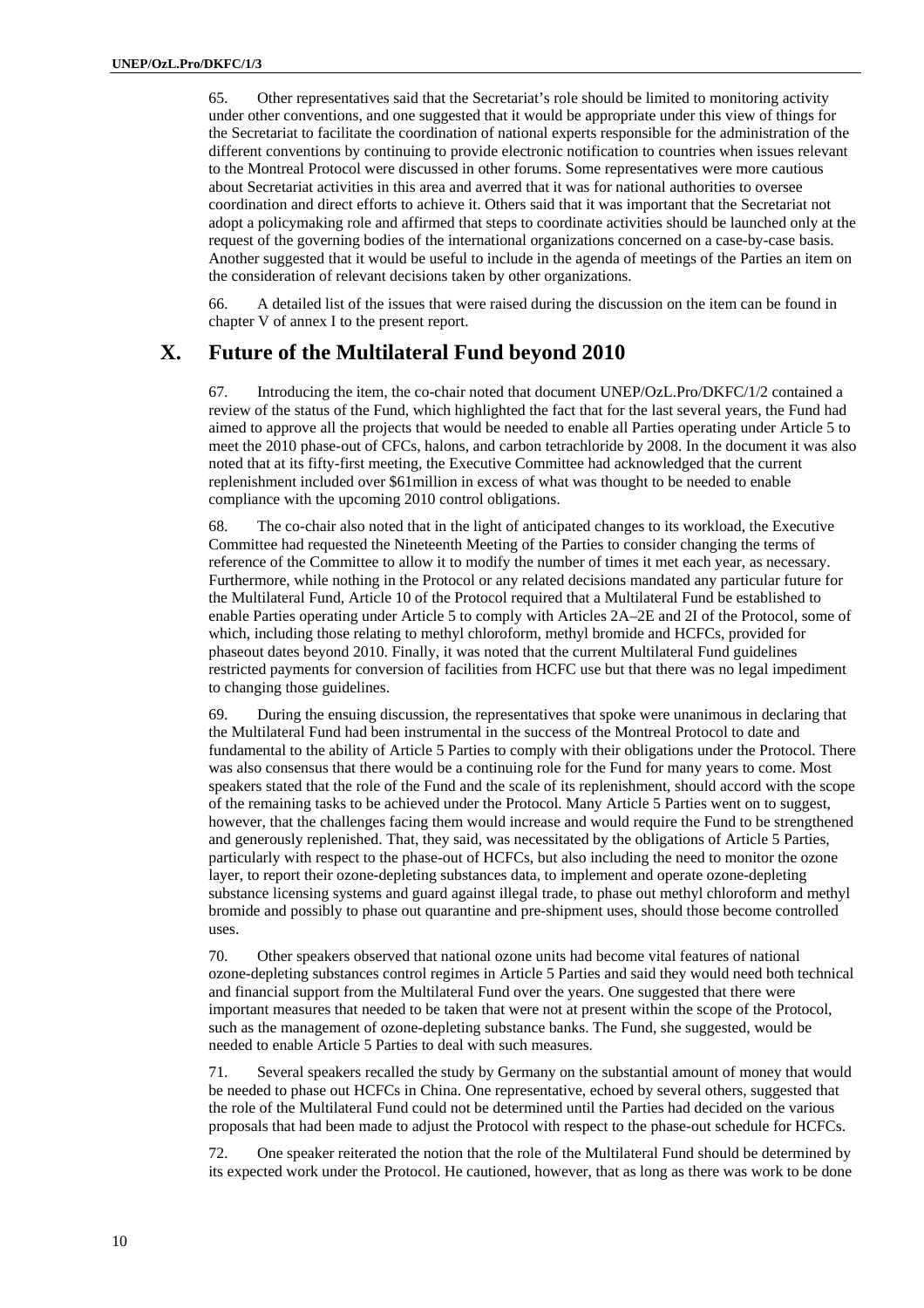the Parties should be careful in making changes to the Fund, lest it incur unnecessary inefficiencies through the loss of hard won and vital expertise and incurring transaction costs that would attend any change. He also asked whether, in an era of increasing synergies among multilateral environmental agreements, it might not make sense to charge the Fund with undertaking co-financing activities with other mechanisms of measures relevant to the Protocol, such as destruction. Others supported the idea of preserving the expertise of the Fund and its staff and applying it to other environmental problems but concerns were also voiced that the Fund's main focus must always be ozone layer protection. One representative affirmed that each multilateral environmental agreement should have its own financial mechanism. Another, however, suggested that the expertise that had been developed within the Fund was too valuable to lose in the effort to protect the environment efficiently and effectively and said that consideration should be given to opening a new window in the Fund to make use of it, perhaps for financing implementation of the Strategic Approach to International Chemicals Management or the Millennium Development Goals.

73. One representative, supported by several others, urged caution in considering the possibility of replacing the Multilateral Fund with the Global Environment Facility as the financial mechanism for the Protocol, citing what he said were bureaucratic inefficiencies in the Facility that had delayed the start of a project in his country by three years. The Fund, he said, was highly professional and had assisted over 140 countries in a timely and professional manner.

74. Several participants commented on the proposal of the Executive Committee of the Multilateral Fund that it be allowed flexibility in the frequency of its meetings in order to take into account its changing workload. One agreed that it should be allowed to meet twice a year rather than three times, one opposed any change and one said that the Parties needed more information on why such a change was needed.

75. A detailed list of the issues that were raised during the discussion on the item can be found in chapter VI of annex I to the present report.

# **XI. Administration and institutional issues related to the Montreal Protocol, including those related to the Meeting of the Parties, the assessment panels, the Implementation Committee and the Secretariat**

#### **A. Presentation of key issues**

76. In introducing the item, the co-chair noted that document UNEP/OzL.Pro/DKFC/1/2 contained a review of administration and institutional issues related to meetings of the Parties, the assessment process, meetings of the Implementation Committee, and the operation of the Secretariat. The co-chair went on to outline to the issues raised therein with respect to the Protocol's key institutional mechanisms.

#### **1. Meeting of the Parties**

77. The co-chair recalled that while the Protocol itself did not require that the Parties should meet each year, the rules of procedure for the meetings of the Parties currently indicated that ordinary meetings of the Parties should be held once each year. Furthermore, the Parties had built a significant infrastructure of decisions around the notion of annual meetings, including those addressing exemptions from ozone-depleting substance phase-out obligations and related Technology and Economic Assessment Panel reports, terms of office and budgets. Accordingly, changes to those and potentially other decisions would have to be made in the event of any changes to the annual cycle of meetings of the Parties.

78. The co-chair noted that if the finalization of the reports of meetings of the Open-ended Working Group were left to the Secretariat, meetings could, as a general matter, be shortened by one day with cost savings of between \$40,000 and \$50,000. Furthermore, if the Parties decided to collapse all deliberations into one meeting of the Parties each year, an annual saving of \$400,000 to \$500,000 could be realized.

#### **2. Technology and Economic Assessment Panel**

79. The co-chair recalled that the assessment process was developed in the mid to late 1980s, when science and technology advancements were occurring at a very rapid pace, annual consumption of ozone depleting substances was in the order of 1.7 million ODP tonnes and there was a wide variety of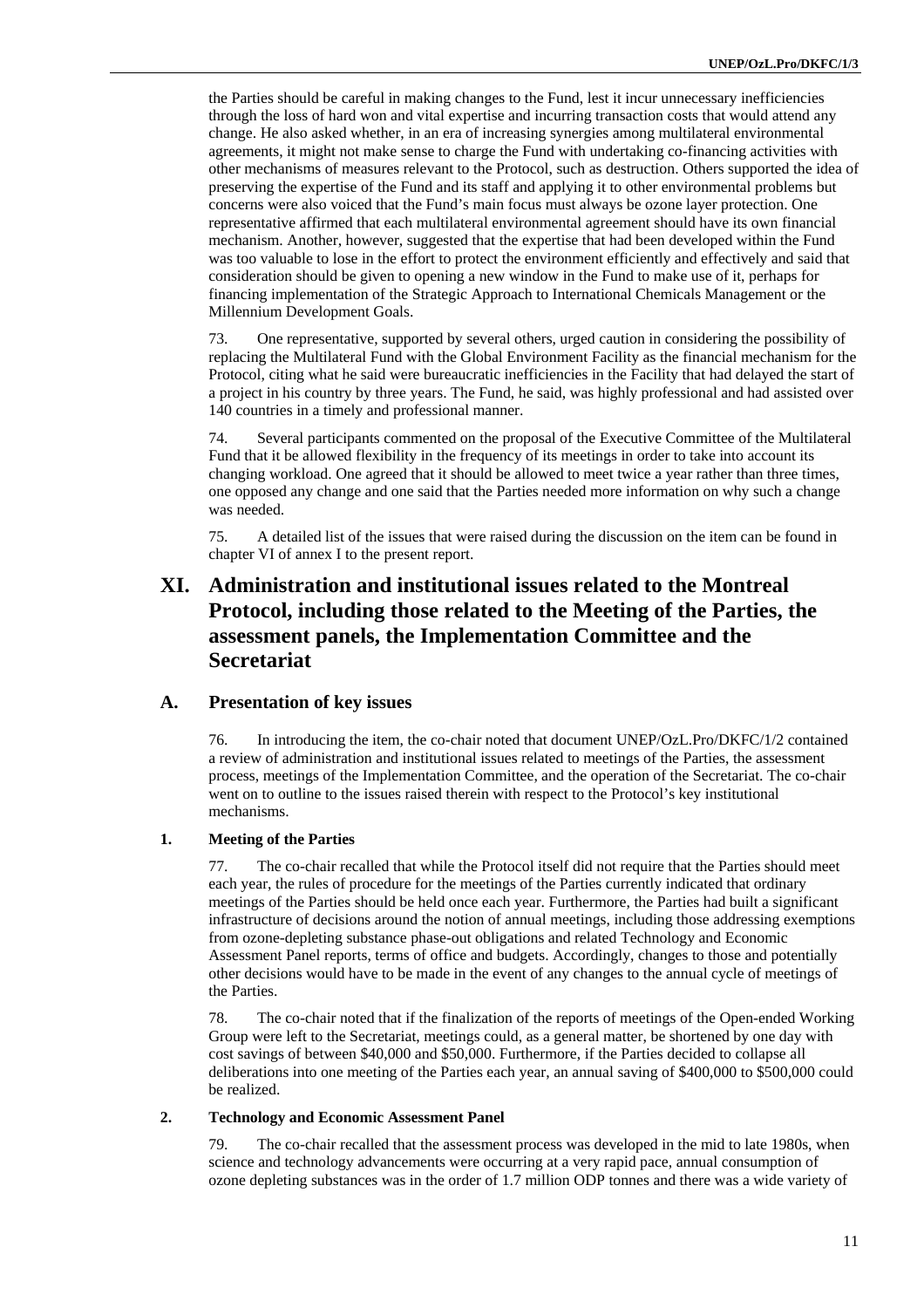uses of ozone-depleting substance. By comparison, current ODP-weighted consumption reflected a 95 per cent phase-out and remaining uses were much more limited. Over recent years there had been a decrease in the number of experts on the Technology and Economic Assessment Panel who had significant historical experience. That arose from retirements or decisions by companies to cease paying for participation, a greater focus on ensuring the inclusion of experts from Parties operating under Article 5, and a greater reliance on the Panel's response to questions rather than on the annual progress reports.

80. The co-chair also recalled that although the Panel was of fundamental importance and represented indisputable value for money, the Panel's costs had risen from approximately \$400,000 in 1996, to over \$600,000 in a typical non-assessment year, such as 2007. Furthermore, of the total annual budget, approximately 75 per cent covered travel of Article 5 members and the organization of meetings of the technical options committees (32 per cent of which was allocated to the Methyl Bromide Technical Options Committee). Approximately 23 per cent of the budget was allocated to the Technology and Economic Assessment Panel itself and the remaining 2 per cent was spent on documentation.

#### **3. Implementation Committee**

81. The co-chair recalled that the work of the Implementation Committee had expanded significantly over the last decade and that the workload had increased from approximately one day of meetings a year to five days; related documentation now exceeded the pages of translated material required for the Open-ended Working Group meetings and related costs had more than tripled since 1999. The historic record indicated that a further increase in the Committee's work was likely soon after 2010 and that the workload would probably decrease after 2012.

#### **4. Ozone Secretariat**

82. The co-chair recalled that the Secretariat's eight professional staff carried out work for the Parties to both the Vienna Convention and the Montreal Protocol, as well as for the Implementation Committee. The Secretariat received a total annual budget allocation of \$4,500,000, over 56 per cent of which was used for the servicing of meetings and travel of Article 5 participants. 29 per cent of the budget was allocated to salaries and the remaining 15 per cent was used on operating expenses, such as rent, mailing services and communications. The fact that only \$30,000 or less was used on consultants demonstrated that, with specific exceptions, the Ozone Secretariat produced virtually all of its work in house. That said, and assuming there was no change in workload by virtue of future decisions of the Parties, the Secretariat could envision a reduction on its annual budget in the 2010–2012 timeframe.

#### **B. Discussion**

83. In discussing the item, many representatives paid tribute to the Protocol's institutions, which they said had played a key role in the success of the Protocol to date. At the same time, most of those who spoke affirmed that there was a need for the structure and scale of the Protocol's institutions to respond to the challenges faced by Parties, which were expected to change in the years after 2010. With those concerns in mind, several representatives called for an immediate evaluation of the institutional changes that would be needed after 2010, including possibly reducing the size of some bodies and the number of meetings held annually; one warned that if the Meeting of the Parties did not take such steps then the decision could be taken by other bodies outside the Protocol.

84. Other representatives stressed the need for a cautious approach to institutional change and some said that there should be no change to the current institutional and meeting arrangements until 2010 in view of their success to date and the uncertainty of the workload thereafter. Some speakers suggested that the changing focus of the Protocol would create fresh work that might offset the reduction in the workload in other areas. It would therefore be crucial to determine what tasks the Protocol would face before seeking to evaluate its institutional needs.

85. A range of opinions were expressed on several specific proposals for changes to the institutions and working practices. Some representatives expressed support for incorporating the work of the Open-ended Working Group into that of the Meeting of the Parties and holding fewer meetings of the Parties, on the grounds that other conventions worked effectively on that basis. Others suggested, however, that the division of labour between the Open-ended Working Group and the Meeting of the Parties had been central to the latter's effectiveness and that a reduction in the frequency of meetings of the Parties would need to be considered in the light of the workload of the Implementation Committee and the imposition of new controls.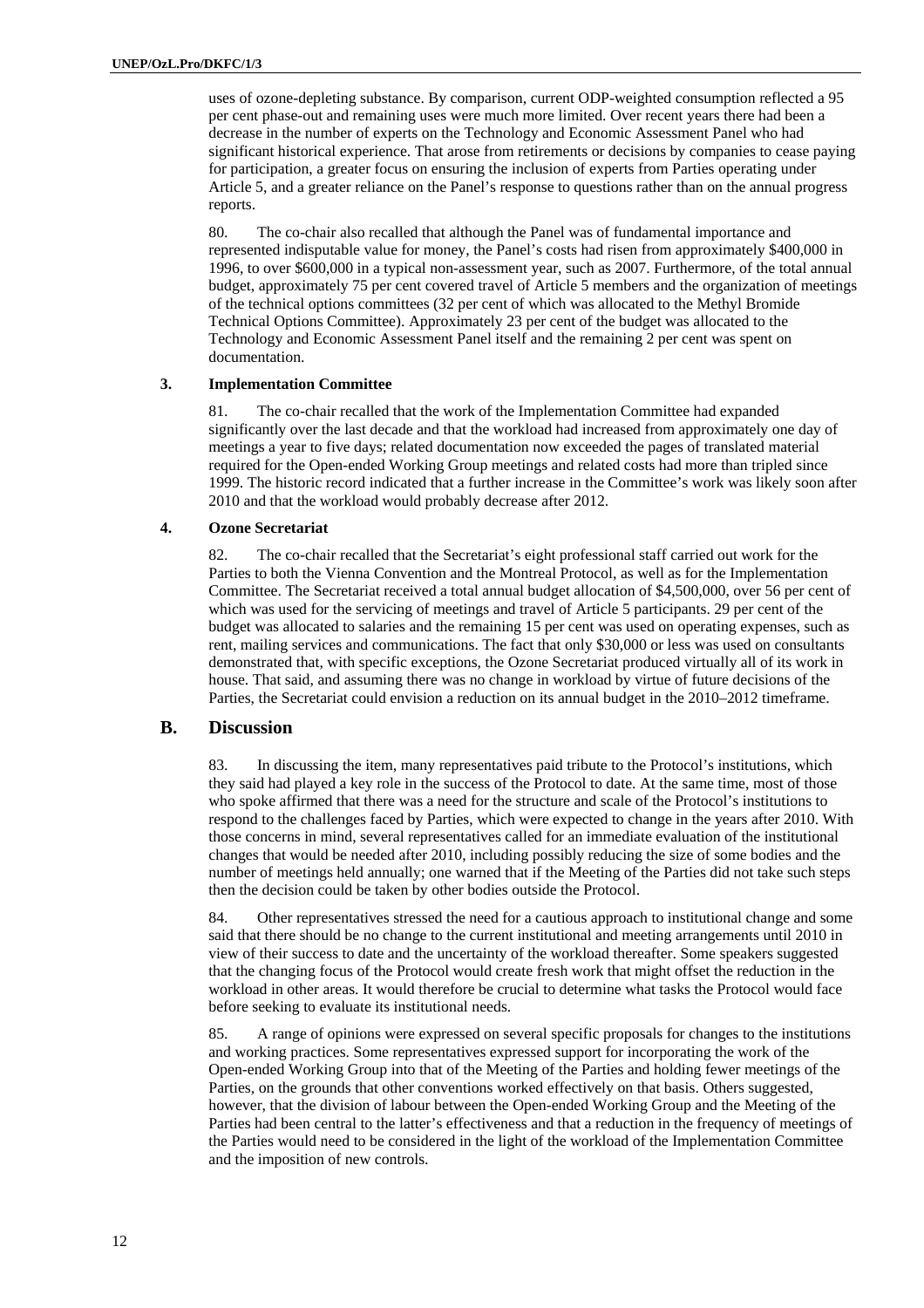86. In a similar fashion, whereas some representatives recommended reducing the number of meetings of the Technology and Economic Assessment Panel and conducting those meetings using electronic media, others observed that the Panel had been crucial to the Protocol's success and that current technological limitations meant that reliance on electronic communication could harm the Panel's outputs. Other suggestions for changes to the Protocol's mode of work included the adoption of a rolling programme of work for the Protocol; the development by Protocol bodies of five-year workplans; changes to countries' reporting requirements, which were described as outdated and under-used; and the holding of more dialogue sessions in the future.

87. There was broad agreement that whatever form they took, the Protocol's institutions needed to be provided with sufficient resources to fulfil their tasks. Several representatives suggested that there was a strong case for increasing the resources available to the Implementation Committee in view of the current workload and anticipated increases in the years to 2012. There was also general support for maintaining the scientific assessments and analyses that underpinned work under the Protocol.

88. A detailed list of the issues that were raised during the discussion on the item can be found in chapter VII of annex I to the present report.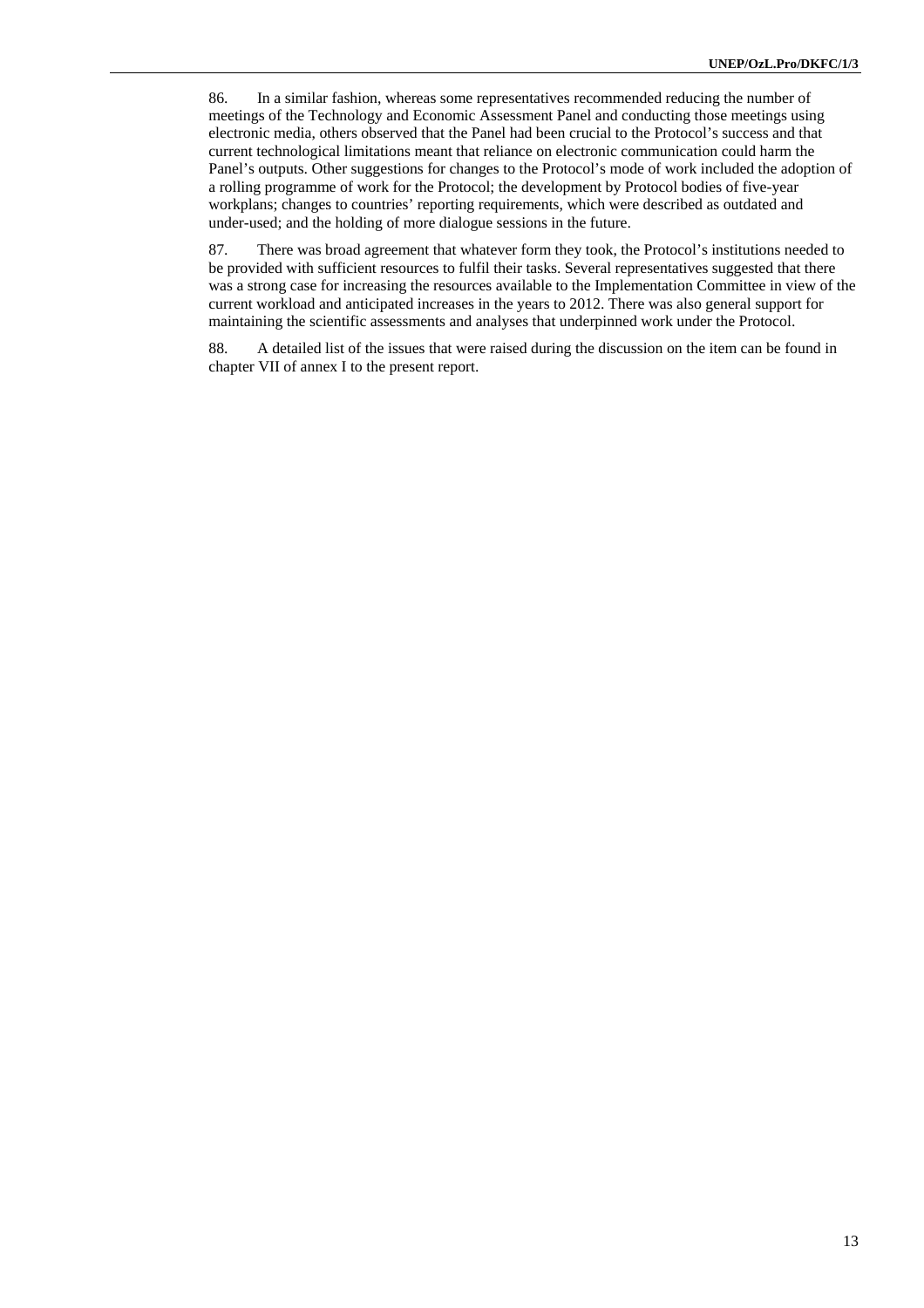### **Annex I**

### **Detailed summary of issues arising from the dialogue**

1. In accordance with paragraph 6 of decision XVIII/36, the following is a summary of the key issues arising from the interventions of participants during the dialogue. The issues are grouped according to the agenda items contained in the annotated agenda (annex I to document UNEP/OzL.Pro.DKFC1/2):

## **I. Agenda item 5: future challenges related to scientific assessment, analysis and monitoring of the state of the ozone layer**

2. In their discussion on future challenges related to scientific assessment, analysis and monitoring of the state of the ozone layer, the participants made the following observations:

(a) There was a need to maintain a robust monitoring system capable of delivering important data, such as atmospheric and stratospheric levels of ozone-depleting substances and ground level ultraviolet levels, both currently and in the future;

There was a need to improve analytical capabilities for the tracking of ozone- and climate-related source gases and parameters, for detecting and tracking stabilization and expected recovery of stratospheric ozone, for identifying the sources of changes in radiation that lead to changes in the ozone profile, and for deriving a global record of ground level ultraviolet radiation.

(c) There was a need to ensure stable long-term funding for the global observation network that is currently at risk due to declining funding;

(d) Funds should continue to be sought pursuant to decision VII/12 of the Conference of the Parties to the Vienna Convention for the Protection of the Ozone Layer;

(e) It would be desirable for the Secretariat to submit a proposal to the Nineteenth Meeting of the Parties, aimed at mobilizing resources for monitoring

(f) There was a need to consider the mobilization of funds outside of the context of decision VII/12 of the Conference of the Parties of the Vienna Convention and through assessed contributions or possibly through the Multilateral Fund;

(g) Parties should be urged to continue supporting members of the Assessment Panels and to keep up or enhance their national monitoring efforts;

(h) There was a need to consider some institutional funding, rather than relying solely on national or private company contributions, in order to maintain the minimum level of expertise in the Panels that would be needed in the future;

(i) Participants at the dialogue should give a clear signal of the importance of maintaining a robust monitoring network capable of delivering needed data to assess the status of the ozone layer;

(j) Existing monitors and monitoring systems should be sustained, with the assistance of the World Meteorological Organization, to ensure that monitoring devices yielded correct measurements;

(k) Monitoring should be undertaken to determine the effects of the decisions of the Protocol Parties;

(l) There was a need better to understand and monitor the relationship between climate change and protection of the ozone layer;

(m) There was a need better to understand the impacts that higher ground level temperatures might have on the ozone layer recovery;

(n) More resources should be devoted to understanding the role of short-lived ozone-depleting substances in the atmosphere and their impact on ozone depletion;

(o) A distinction should be maintained between monitoring done under the Vienna Convention and the assessment and review done under the Montreal Protocol;

(p) A strong scientific assessment capability should be maintained to enable the Parties to address the remaining issues, many of which might be complex in nature, in a thoughtful manner;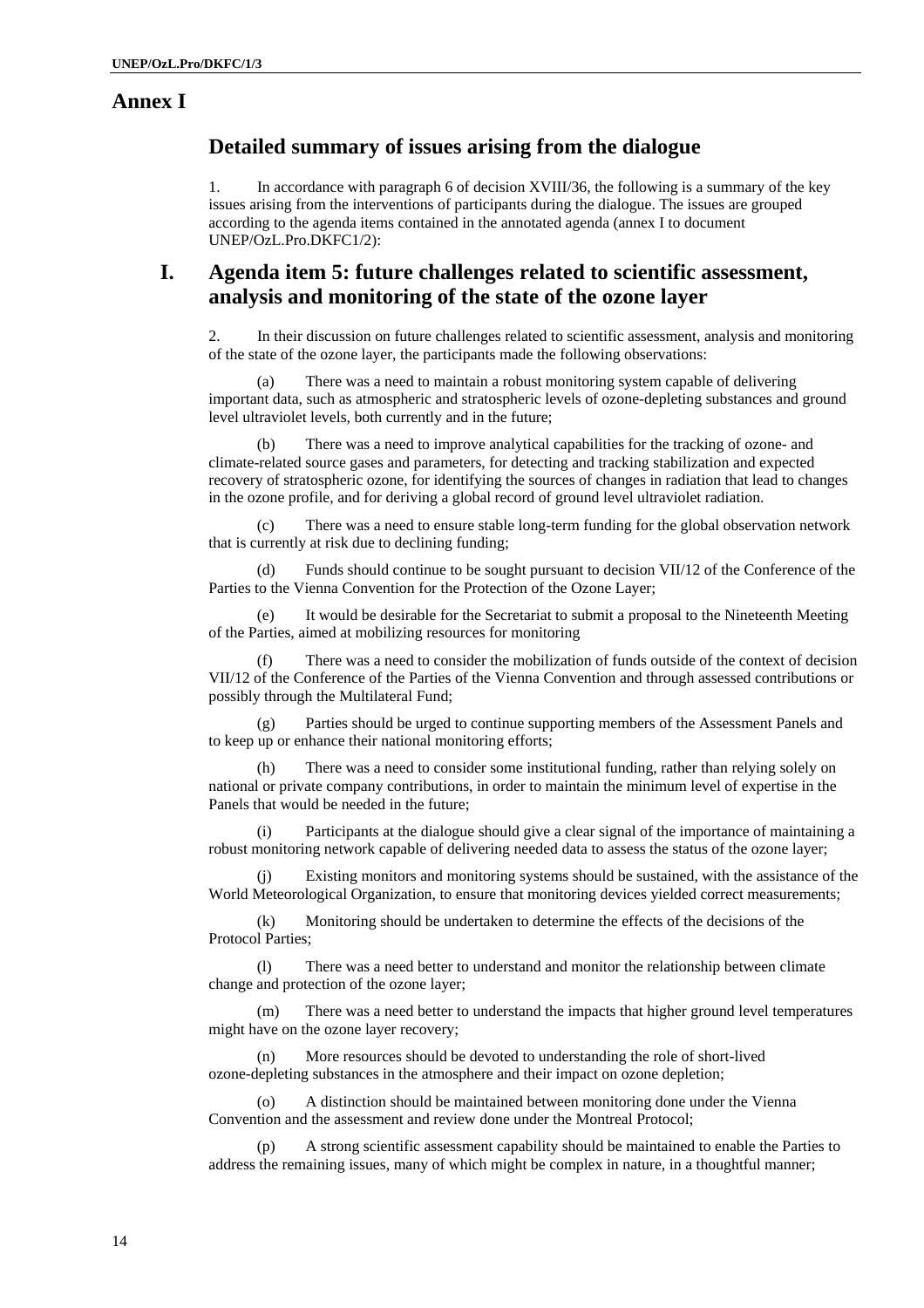(q) A stronger link might be needed between the scientific expertise and scientific monitoring under the Montreal Protocol and that of other entities and or international conventions addressing issues such as climate;

(r) Close cooperation between the scientific community and policymakers was needed;

(s) Monitoring for some of the lesser ozone-depleting substances should be enhanced;

(t) The Secretariat should use its website to advertise for scientific experts, particularly for experts from Article 5 countries, in order to aim for greater parity of representation from Article 5 and non-Article 5 countries on the scientific panels;

The forthcoming initiatives of the European Community in the area of monitoring of the environment, in particular to support global environmental agreements, were worthy of note.

#### **II. Agenda item 6: challenges in phasing out HCFCs**

3. In their discussion on challenges in phasing out HCFCs, the participants made the following observations:

(a) Technical and financial assistance was needed to enable Parties operating under Article 5 to accelerate the phase-out of HCFCs;

(b) The Multilateral Fund's Executive Committee decisions that limited funding for HCFC conversions should be reconsidered;

(c) The Executive Committee's decision 17/17, limiting funding of capacity installed after July 1995, should not apply to HCFCs, but only to CFCs and halons;

(d) Enterprises that had converted to HCFC use with the assistance of the Fund should be supported in secondary conversions from HCFC use;

(e) There was a need to consider the significant economic impact of conversion from HCFCs to alternatives that were under patent and might be many times more expensive than HCFCs

(f) Issues related to compensation from the Clean Development Mechanism for HFC-23 destruction from HCFC-22 production needed to be taken up with the Mechanism's board, and the Technology and Economic Assessment Panel work on the impact of the Mechanism should address issues raised recently by the Parties to the United Nations Framework Convention on Climate Change (UNFCCC);

(g) There was a need to look at all the facts related to Clean Development Mechanism compensation before reaching conclusions;

(h) Any new HCFC schedules should set a realistic baseline to control growth and include intermediate steps and a cut off date;

(i) There was a need to consider the advisability of allowing exemptions from any agreed HCFC phaseout;

Agreement was needed on one set of proposals for adjusting the HCFC phase-out schedules, rather than all six, and in that context, consideration should be given to both environmental and development implications;

(k) There was a need to examine the experience of phasing out HCFCs in developed countries, which showed that alternatives were readily available;

(l) There was a need to consider alternatives to HCFCs other than HFCs, which had a high global warming potential;

(m) The environmental impact of alternatives to HCFCs should be evaluated and natural refrigerants should be considered;

(n) There was a need to perfect alternatives or to provide assurances to industry that, if they had converted to HCFC use and subsequently to HFCs, they would not be asked to convert a third time;

(o) Article 5 Parties should be given sufficient time to develop a management system and legislation and build awareness to address HCFCs;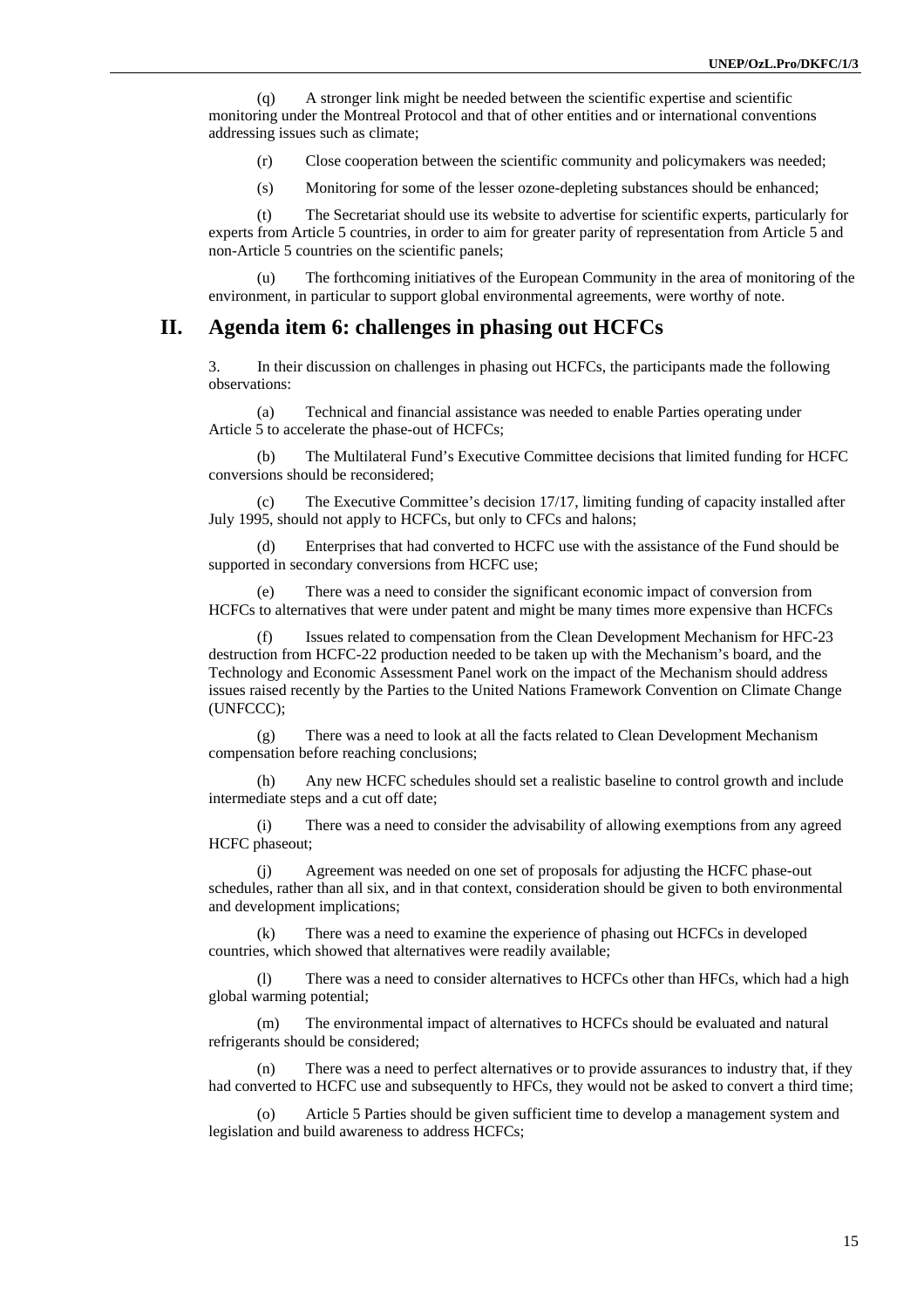(p) While there was a need to look at both the ozone and climate benefits of addressing HCFCs, greater focus should be put on the ozone benefits, as that was the objective of the Montreal Protocol;

(q) There was a need to understand the full environmental consequences and consider the possible negative effects of the Protocol's principal of allowing use of HCFC-123 for a longer time;

(r) Article 5 Parties needed to produce clear action plans before being allocating funding.

## **III. Agenda item 7: key future policy challenges related to the further management, control and/or phase-out of ozone-depleting substances other than HCFCs**

4. In their discussion on key future policy challenges related to the further management, control and/or phase-out of ozone-depleting substances other than HCFCs, the representatives made the following observations:

(a) There was possibly a need to cap and then phase-out the exemption for methyl bromide quarantine and pre-shipment uses and capping quarantine and pre-shipment uses might mobilize efforts to find alternatives;

(b) Phasing out quarantine and pre-shipment uses was not yet a long-term goal of the Protocol;

(c) Quarantine and pre-shipment uses should be limited to cases where no alternatives existed and cooperation with trading partners and the International Plant Protection Convention (IPPC) was needed to find viable economic and internationally agreeable alternatives;

(d) The quarantine and pre-shipment exemption might be necessary to maintain national support for the phase-out of methyl bromide;

(e) More stringent measures should be considered to reduce the number of critical use exemptions if the current trend of reductions failed to continue;

(f) All Parties needed to treat critical use exemptions similarly and ensure strict adherence to the Protocol requirements, including the requirements related to stockpiles;

(g) There was a need to understand the extent of ozone-depleting substance use in feedstock applications and related emissions and impact on the ozone layer;

(h) Management of ozone-depleting substances, including dealing with emissions and destruction, brought the Parties into an area where they had comparatively little experience and addressing those issues under the Protocol might require a new legal framework and a new type of enhanced monitoring and validation;

(i) The current definition of consumption under the Protocol, according to which countries could get credit for destruction and thereby enable the production of new chemicals, did not seem consistent with Parties' desire to phase out ozone-depleting substances;

(j) There was a need to consider the long-term viability of defining a global limit for exemptions that might be extend well into the future;

(k) Parties should consider emission control technologies at the national level;

(l) While there was no current legal requirement to address banks, the size of banks and emissions therefrom meant that Parties could not avoid acting; action could yield both climate and ozone benefits;

(m) There was a need to consider the economic, technical and administrative viability of options to address banks, and significant analysis would have to be done to underpin any decisions;

(n) Parties should await the outcome of the destruction study being undertaken by the Multilateral Fund before taking any decisions on how to move forward on banks

(o) There was also a need to consider the possible need for some countries to destroy small quantities of ozone-depleting substances and contaminated ozone-depleting substances in the near term;

(p) Any work done on the destruction of banks needed to be done in cooperation with other international forums with more experience and more anticipated work in that area, and it might be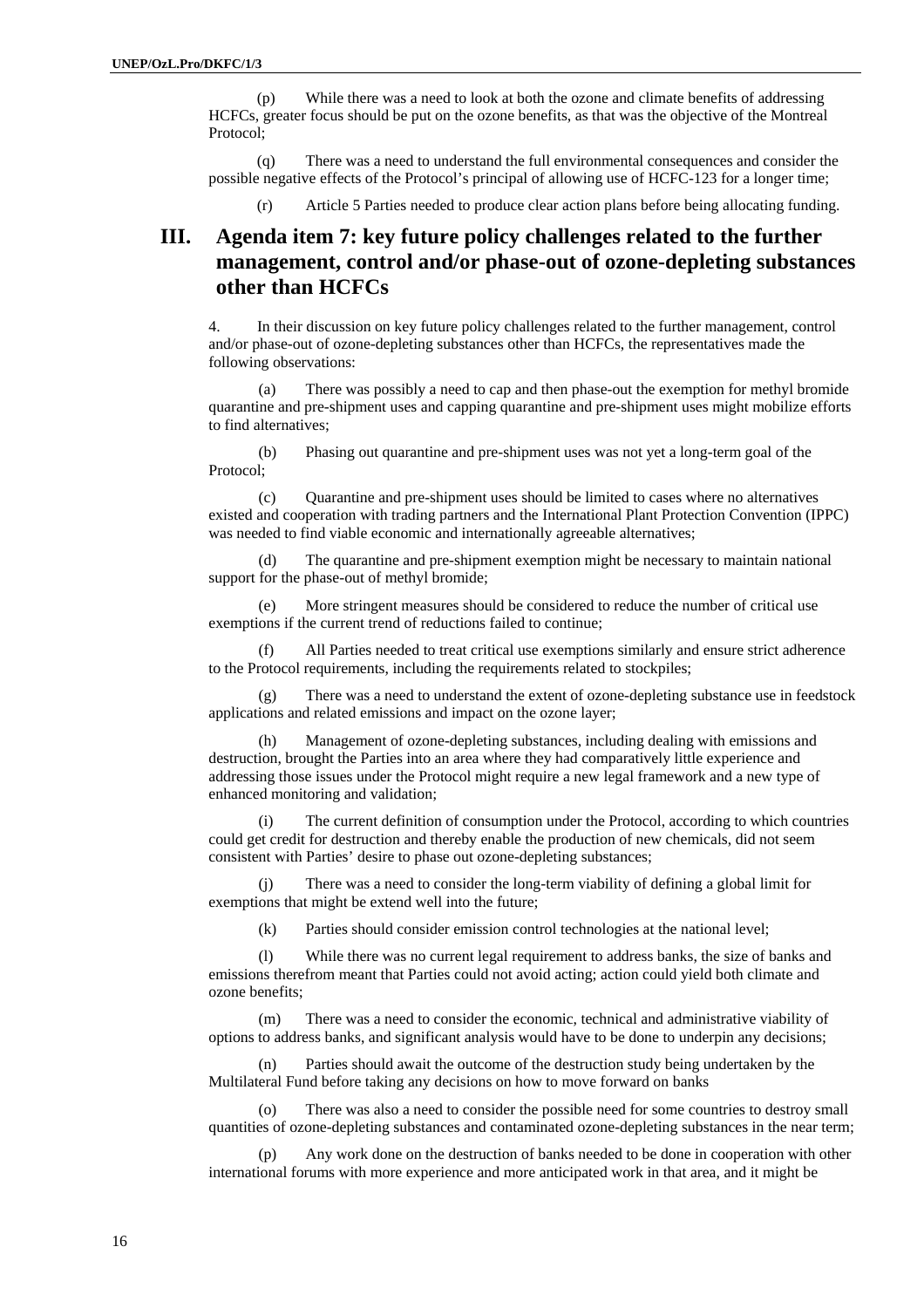possible for those forums to agree to include the destruction of ozone-depleting substances in their workplans;

(q) The Multilateral Fund should provide funding to enable Article 5 Parties to undertake destruction;

(r) There was a need to consider maximizing the use of recovery and recycling to address banks in order to enable existing equipment to be used to the end of its useful life and thereby obviate the need for new production;

(s) Parties needed to develop appropriate workplans prior to the destruction of banks;

(t) Any new focus on banks should not divert Parties from their primary Protocol obligations to eliminate production and consumption;

(u) There was a need to consider creating an incentive to address banks by conditioning the granting of exemptions on the destruction of a quantity of ozone-depleting substances from banks;

(v) There was a need to work within the Protocol to find ways to ensure appropriate management of halon banks so that they can be used to meet global and regional needs and, in that context, the Halons Technical Options Committee could be asked to develop and present a plan designed to mitigate regional imbalances;

(w) More work was needed on identifying alternatives to halons;

(x) There was a need to consider concerns about campaign production, including issues related to the cost of storage, the difficulty of accurately predicting long-term needs and the possibility that production of too little CFC could jeopardize patient health.

## **IV. Agenda item 8: sustaining compliance, maintaining enforcement and combating illegal trade beyond 2010**

5. In their discussion on sustaining compliance, maintaining enforcement and combating illegal trade beyond 2010, the participants made the following observations:

(a) Collaboration among customs officers should be strengthened, perhaps through joint training or establishment of customs networks;

(b) It would be important to continue capacity-building efforts;

(c) Exchange of information and intelligence on illegal trade between Parties should be enhanced;

(d) It would be useful to consider the experience of other conventions, such as the Convention on International Trade in Endangered Species and the Basel Convention on the Control of Transboundary Movements of Hazardous Wastes and their Disposal, when addressing illegal trade;

(e) Production and consumption needed to be faithfully controlled in order to address illegal trade;

(f) The continuing legal uses of ozone-depleting substances in areas such as feedstocks, exemptions and process agents, should be tracked carefully to ensure that ozone-depleting substances produced for these uses were not diverted to illegal uses;

(g) Parties that were granted exemptions needed to have good licensing procedures to ensure that no material was diverted to illegal uses;

(h) It was important to maintain a strong compliance regime under the Protocol to deal with cases of non-compliance and help countries come back into compliance quickly;

(i) It was important to maintain funding for and to strengthen national ozone units so that they could focus on compliance;

(j) Production needed to be cross-checked against consumption in accordance with decision XVII/16;

(k) There was a need to train and use national experts (as opposed to international consultants) so that they could be competent in ensuring national compliance;

(l) Cooperation between producer and importer countries should be strengthened;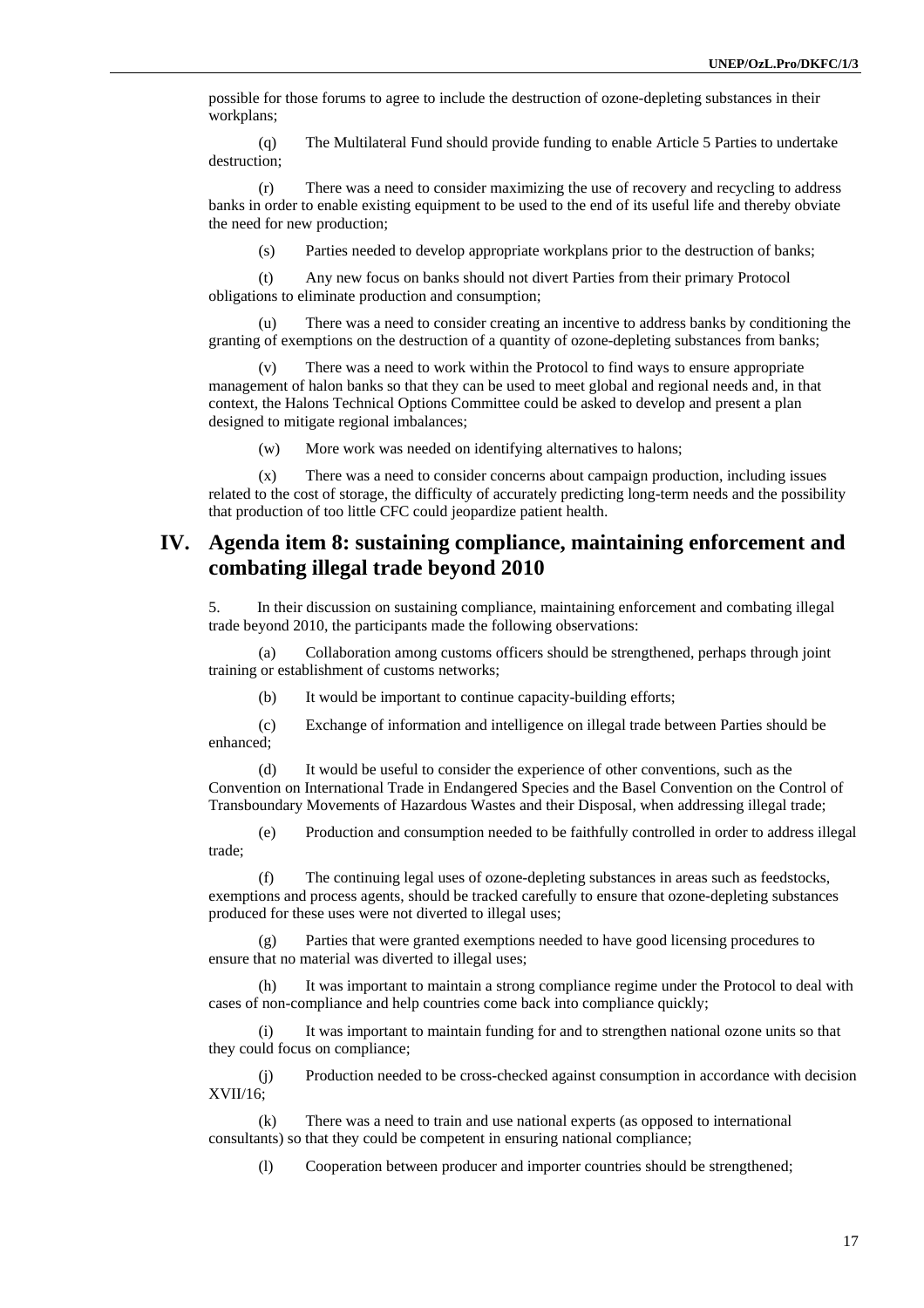(m) There was a need to maintain customs training and support customs training refresher courses and initiatives to enhance cooperation with the Green Customs Initiative;

(n) Customs offices needed to have the ability to analyze material;

(o) There was a need to maintain strong links through the continuation of the regional networks;

(p) Illegal import of appliances should be addressed;

(q) There was a need to mobilize the political will to enable strong domestic enforcement of licensing systems;

(r) Publicizing convictions could help deter others from engaging in illegal trade;

(s) HCFC smuggling was a concern and consideration should be given to assigning specific customs codes to each HCFC;

(t) Guidance and funding should be provided for the final disposal of illegally traded ozone-depleting substances that were confiscated;

(u) There was a need to consider the establishment of a pre-export information system to enable Parties to have more targeted controls; such systems could include informal prior informed consent systems, such as the "Project Sky Hole Patching", or more formal obligatory prior informed consent systems systems;

(v) There was a need to consider using economic instruments to help eliminate the remaining uses of ozone-depleting substances;

(w) National ozone units had a fundamental role in addressing illegal trade and there was a need to continue funding those essential structures and human resources to ensure their stability and to enhance their capacity to address monitoring and compliance;

(x) Sound and complete legal and judicial systems were needed to address illegal trade;

- (y) Training for enforcement officers should be strengthened;
- (z) Awareness-raising and training for prosecutors should be supported;

(aa) There was a need to consider the benefits of closer coordination with the World Customs Organization's regional intelligence liaison offices;

(bb) Licensing systems should be revitalized so that they were better able to address illegal trade;

(cc) The use of CFCs should be completely eliminated as soon as possible;

(dd) There was a need to pay attention to stocks of ozone-depleting substances;

(ee) There was a need to consider stronger controls on trans-shipment of ozone-depleting substances;

(ff) There was a need to focus first on the implementation of existing commitments, including the need for robust licensing systems;

(gg) The establishment of import quota systems should be considered;

(hh) Trade should be licensed and permitted on a shipment-by-shipment basis;

(ii) There was a need to explore what had made efforts in some countries successful and whether similar efforts could be undertaken by all countries;

(jj) There was a need to understand that the Multilateral Fund could not support compliance indefinitely and that national ozone units would need to be integrated into government structures;

(kk) There was a need to enhance the ability of national ozone units to deal effectively with mixtures of ozone-depleting substances;

(ll) National ozone units and customs administrations needed to be able to verify imports so ozone-depleting substances were not imported under the guise of being non-ozone-depleting substances;

(mm) Full implementation of existing commitments should be ensured before considering new commitments;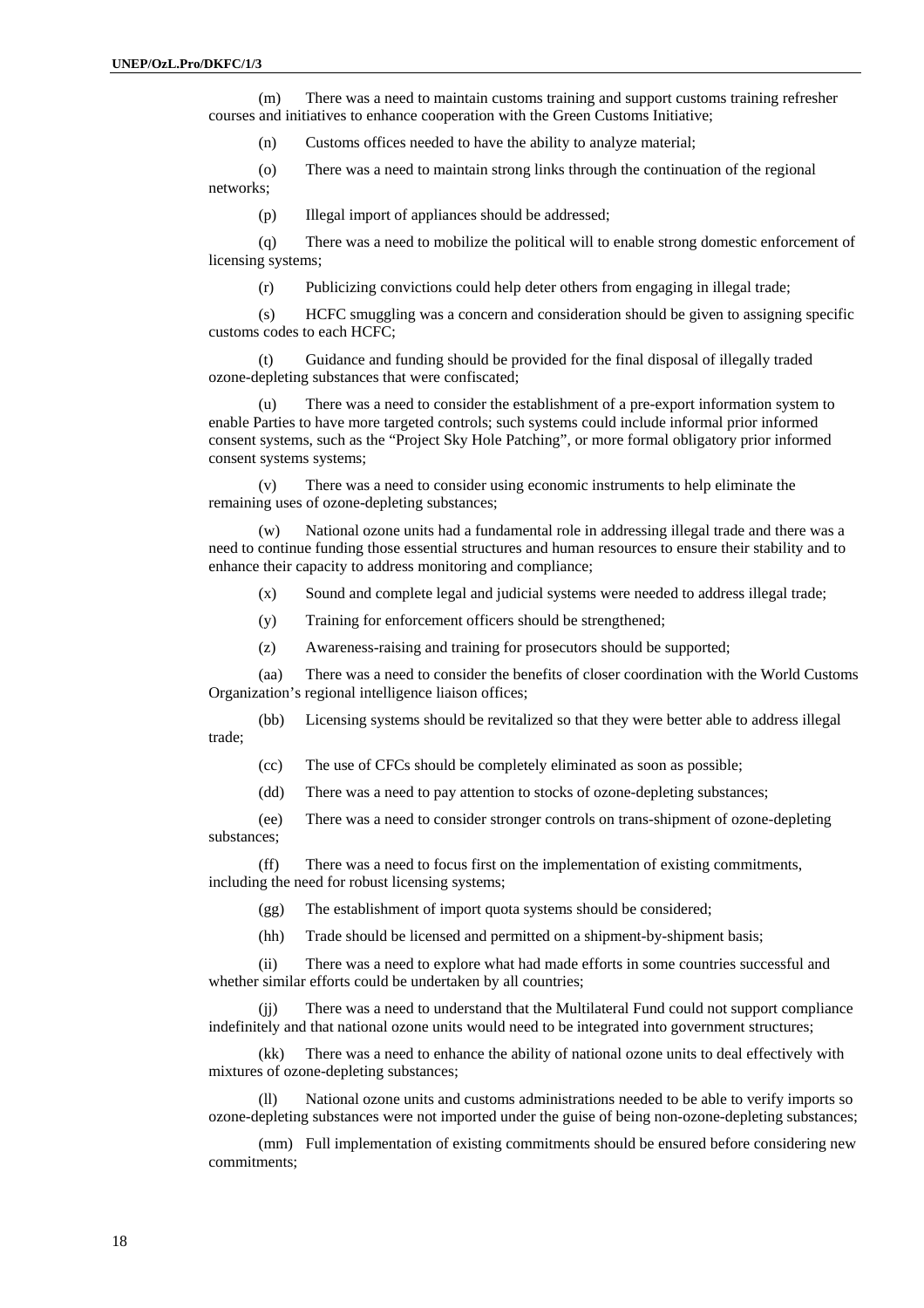(nn) Provision of assistance to the 47 Parties that currently lacked licensing systems should be urgently prioritized;

(oo) Licensing systems needed to cover all ozone-depleting substances;

(pp) Exporting countries needed to carry out robust action to ensure illicit exports were not taking place;

(qq) There was a need for continued awareness-raising and refresher training for customs authorities and for funding from the Multilateral Fund to enable that activity;

(rr) Flaws in existing monitoring, reporting and data collection systems needed to be addressed;

(ss) There was a need to recognize the difficulty of porous borders and assist countries in holding dialogues with neighbours to address issues of illegal trade.

## **V. Agenda item 9: improving cooperation and coordination of the Montreal Protocol with other multilateral environmental agreements and processes**

6. In their discussion on improving cooperation and coordination of the Montreal Protocol with other multilateral environmental agreements and processes, the participants made the following observations:

(a) There was a need to consider giving the Secretariat broad authority to work with other multilateral environmental agreements;

(b) There was a need to consider having one agenda item at each meeting of the Parties relating to following up on decisions under other multilateral environmental agreements that could have an impact on the ozone regime;

(c) There was a need to consider giving the Secretariat authority to work with other multilateral environmental agreements, specifically in the areas of destruction or disposal of ozone-depleting substances that could not be recycled, to fight illegal trade, to deal with the HFC-23 issue with the Clean Development Mechanism of the Kyoto Protocol, and to work with other secretariats on maintaining one, non-duplicative list of controlled substances;

(d) The Secretariat should coordinate with other multilateral environmental agreements on issues only when directed by the Meeting of the Parties;

(e) Any decisions and work on coordination should to be done with mutual respect for the different institutions;

(f) The Parties' aims should not be achieved at the expense of the aims of other environmental agreements;

(g) There was a need to consider the common interests that the Montreal Protocol had with the Green Customs Initiative, the Stockholm Convention on Persistent Organic Pollutants and the Rotterdam Convention on Prior Informed Consent Procedure for Certain Hazardous Chemicals and Pesticides in International Trade, UNFCCC and IPPC;

(h) Coordination should take place at various levels, including among national delegates, which sometimes presented a challenge;

(i) There was a need to work with other conventions to address issues of unwanted ozone-depleting substances, destruction of ozone-depleting substances and transboundary movement of unwanted ozone-depleting substances;

(j) Cooperation with other multilateral environmental agreements should be preceded by concrete decisions of the Meeting of the Parties mandating such activity;

(k) The Secretariat should monitor the work of other conventions so that the impact of the Protocol on those conventions could be taken into account;

(l) The Secretariat needed to make Parties aware of work under other multilateral environmental agreements that might affect the Protocol;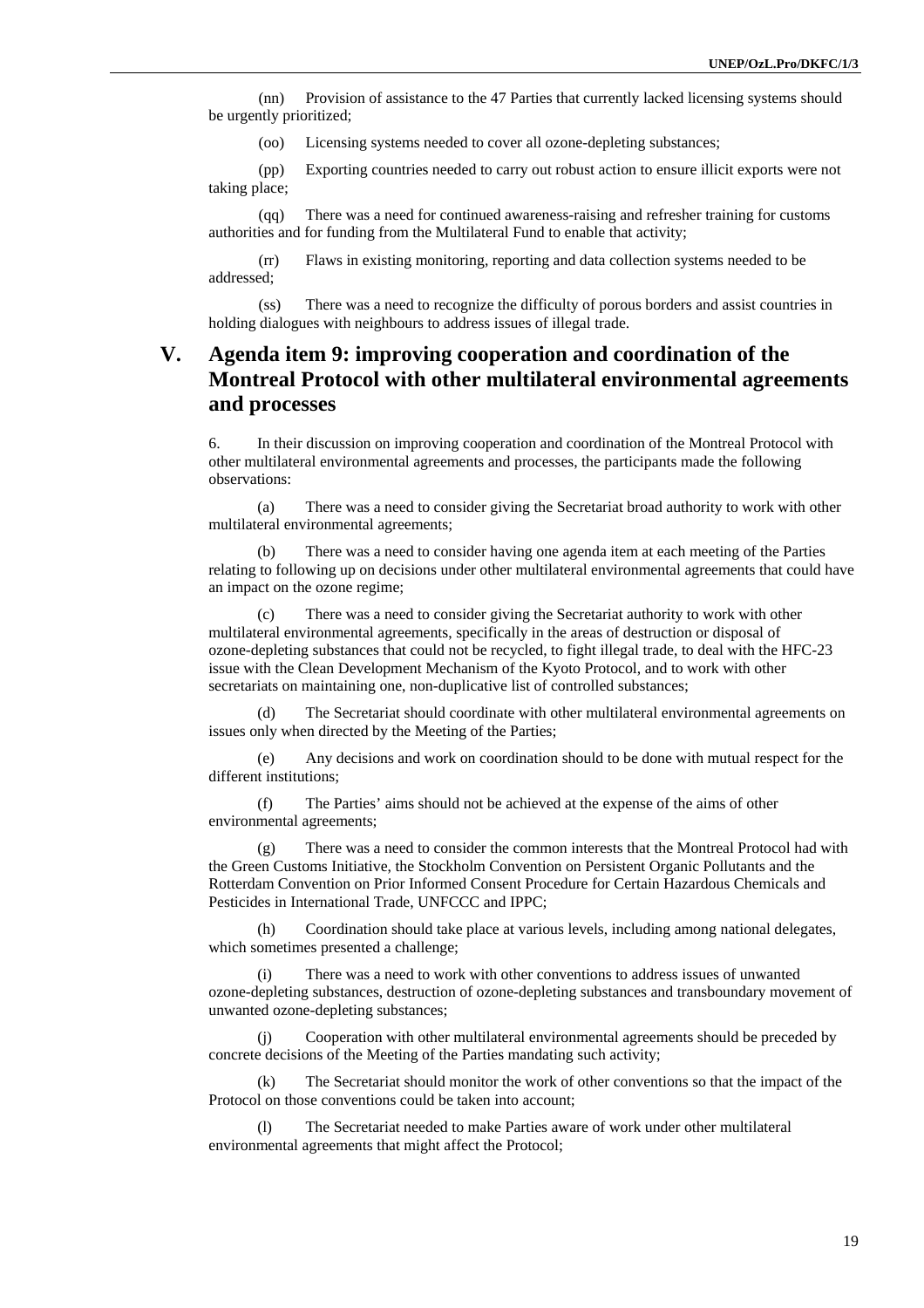(m) The assessment panels should have a mandate to consider issues addressed by other conventions and to make contact with those conventions so that such assessments would cast light on the influence of Parties' decisions on other conventions;

(n) The executive agencies implementing the Protocol should cooperate to develop an approach that integrated the needs of all multilateral environmental agreements in their work;

(o) There was a need to ensure that the focus on integrating large institutions did not come at the expense of integration at the ground level;

(p) Almost all agreements had some overlapping areas where coordination, cooperation and information sharing was therefore necessary;

(q) There was a need to consider rationalization of multilateral environmental agreement resources, including taking a broader look at how the 140 ozone units might be utilized, particularly in the areas of climate and chemicals;

(r) The Secretariat should recognize the power and mandate it had as a result of decision XVI/34 to reach out and respond to other multilateral environmental agreements when questions were asked;

(s) There was a need for increased coordination with the World Customs Organization and the World Trade Organization during its Doha round;

(t) The Montreal Protocol should share its lessons with other multilateral environmental agreements and promote synergies with them, including in the areas of agriculture and resource mobilization;

(u) There was a need to consider assigning qualified individuals to serve as resource people at meetings;

(v) The Secretariat needed the mandate for full and active participation with other multilateral environmental agreements;

(w) Other multilateral environmental agreements might fall within the remit of different ministries than those that managed the Protocol and that could hamper national coordination;

(x) The Secretariat needed to consider notifying the Montreal Protocol delegates electronically when it became aware that issues relevant to the Montreal Protocol were to be discussed in other forums;

(y) There was a need to focus on cooperation and coordination that would assist the Parties in their work to implement Montreal Protocol obligations;

(z) The existing financial frameworks within the Montreal Protocol should be maintained and not ceded to other processes;

(aa) More coordinated research on ISPM 15 was needed;

(bb) Authority for cooperation with other multilateral environmental agreements should be provided on a case-by-case basis in order to avoid giving the Secretariat a broad policymaking role;

(cc) There was a need to consider integrating ozone-depleting substance issues into national chemicals management systems in order to maximize resources.

#### **VI. Agenda item 10: future of the Multilateral Fund beyond 2010**

7. In their discussion on the future of the Multilateral Fund beyond 2010, the participants made the following observations:

(a) The Multilateral Fund and related assistance should be seen as fundamental to supporting Article 5 Parties efforts to phase out ozone depleting substances;

(b) The Fund should continue to support national ozone units, the United Nations Environment Programme (UNEP) Compliance Assistance Programme and the regional networks of ozone officers;

(c) There was a need to postpone discussions about any changes until a decision had been taken on the proposed HCFC adjustments and then to discuss what impacts any agreed adjustments might have on the Multilateral Fund system;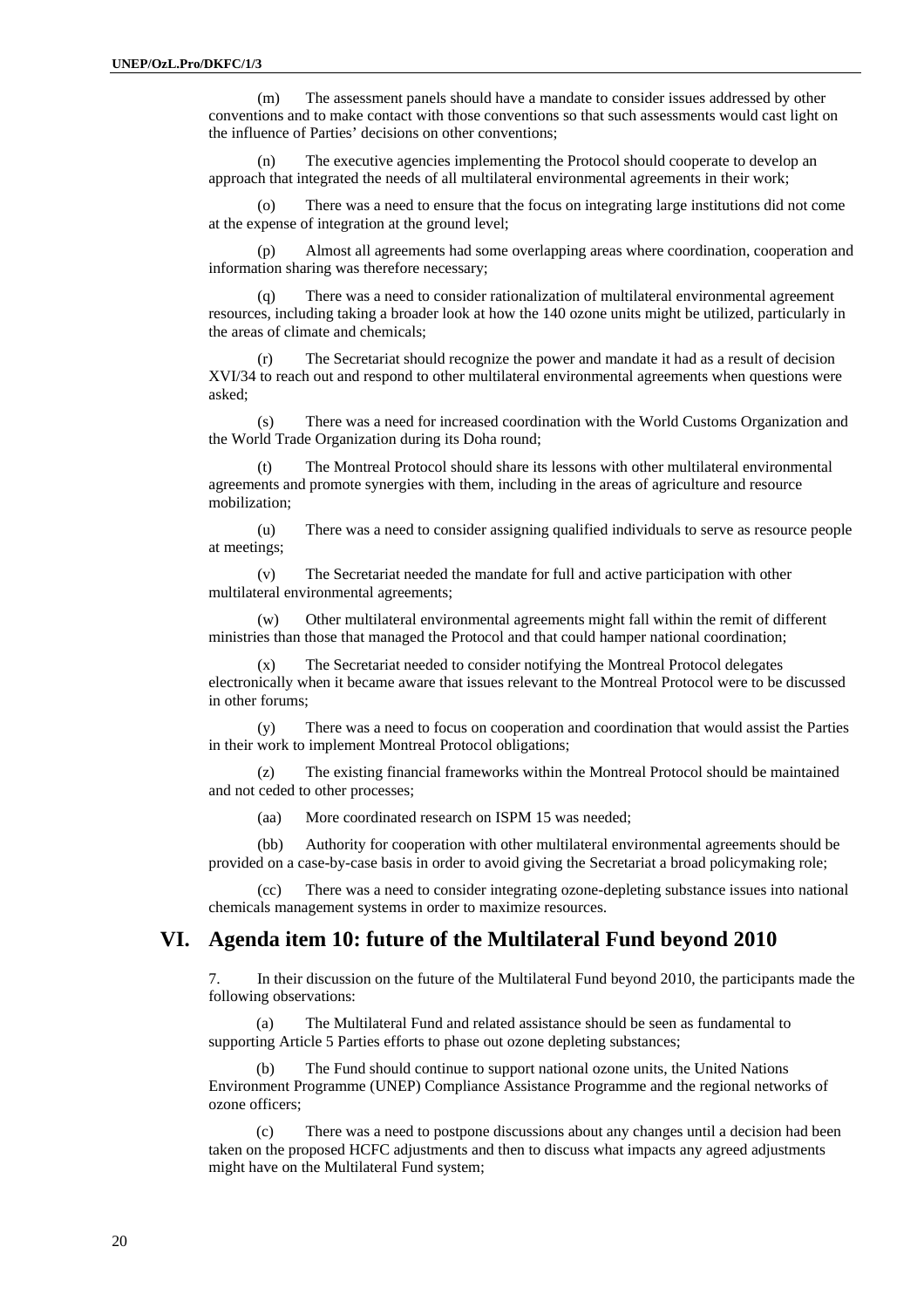(d) It was important to recognize that, as shown in a German study on HCFC conversions in China, undertaking HCFC adjustments could require as much funding as or even more than had been given to the Fund to date;

(e) The future success of the Protocol would depend on the continued operation of the Fund, and its continuation was in the interest of all Parties;

(f) The future of Fund would depend on the work remaining to be done, which would depend on the Parties' decisions on other issues, such as HCFCs, dealing with ozone-depleting substance banks and destruction of ozone-depleting substances, and on the remaining work in other areas, such as licensing, data reporting, metered-dose inhalers, methyl bromide, quarantine and pre-shipment uses, illegal trade, implementation of control measures, coordination and interaction with Parties through networks;

(g) Co-financing of activities by the Fund and other entities should be considered;

(h) Parties should be open to allowing the Fund to expand to assist other multilateral environmental agreements, perhaps by opening separate windows of operation;

(i) The Fund should always take decisions that were first and foremost based on ozone considerations;

(j) The number of meetings of the Executive Committee should continue at current levels and if change were considered it should be considered within a limited range;

(k) Working with other multilateral environmental agreements should not be considered because it would dilute the mission of the Fund;

(l) The Fund should not merge with the Global Environment Facility (GEF) because inefficiencies might ensue;

(m) Expertise gained by Fund Secretariat over the last 15 years should not be lost;

(n) A robust replenishment of the Fund was needed;

(o) Staffing of the Fund secretariat needed to be maintained at levels commensurate with the work it had to do;

(p) The scope and scale of the next replenishment of the Fund should be calculated on the basis of cost effectiveness, taking into account obligations to be complied with.

(q) There was a need to consider the impact of new measures on HCFCs and to consider elimination of the current Fund restrictions on HCFC conversion funding;

(r) The Fund could provide support for dealing with obsolete equipment and destruction of ozone depleting substances;

(s) The Fund should be maintained in order to sustain the investment in the phase-out in Article 5 Parties made to date;

(t) The Fund should assist in addressing the policy matters currently outside its remit;

(u) The ozone hole should not be filled by digging a climate hole;

(v) Currently, Article 5 Parties were facing an increasing number of tasks and the Fund should therefore be strengthened and not weakened;

(w) Halting the work of the Fund would create both environmental and human health difficulties:

(x) The Fund should consider, where possible, how it could complement climate change mechanisms;

(y) At some point in the future, there would be a reduced need for the Fund, which implied that there was a need to consider now options such as combining it with the GEF or allowing it to handle other conventions;

(z) There was a need to consider the complications that might arise in working with GEF;

(aa) For Article 5 Parties, compliance with the obligations of the Protocol was linked to the availability of funding from the Fund;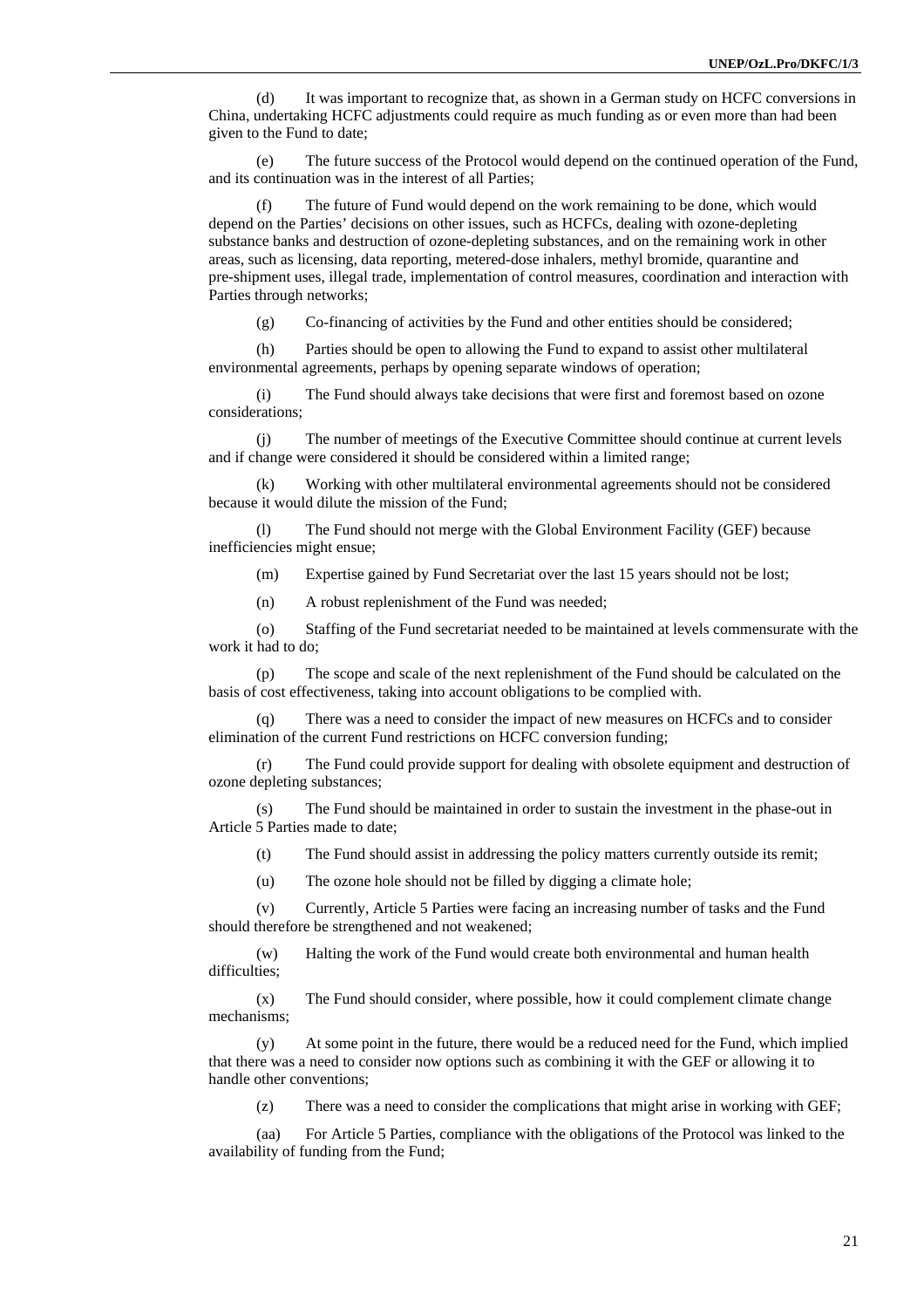(bb) The success of the Fund and the Protocol had been based on Article 5 Parties taking on real, measurable commitments and whatever was done after 2010 needed to be based on similar commitments.

# **VII. Agenda item 11: administration and institutional issues related to the Montreal Protocol including issues related to the meeting of the Parties, the assessment panels the implementation committee and the ozone Secretariat**

8. In their discussion on administration and institutional issues related to the Montreal Protocol, the participants made the following observations:

(a) The Protocol's institutions needed to evolve based on the changing scope and nature of work to be addressed;

(b) There was a need to understand the work that was needed in the future before considering changes to the institutions;

(c) There was a need to consider the significant work that was still needed in areas such as illegal trade, feedstocks, synergies, destruction, banks, methyl bromide, HCFCs, and exemptions;

(d) Planning was needed now to ensure the continued vitality of the Montreal Protocol institutions and to avoid making sudden decisions to reduce their size;

(e) With fewer obligations after 2009, it would become increasingly difficult to justify the existing infrastructure;

(f) There was a need to consider adopting the models used by other multilateral environmental agreements to streamline work, such as holding less or shortened meetings;

(g) Some meetings of the technical groups could be conducted by email or video conference and the Technology and Economic Assessment Panel could be streamlined and report less often;

(h) Parties should work with the institutions to develop a five-year plan that set out the institutions' changing functions and responsibilities;

(i) Everything should be kept stable at least until the 2010 phase-out had been accomplished and perhaps until all Parties have reached compliance with all control provisions, and only at that point should restructuring be considered to meet any new needs;

The practice of holding two meetings a year should be maintained as it helped Parties understand the issues and allowed the Meeting of the Parties to consider and come to agreement on issues in a rational manner;

The need for the Parties to have a continuous update on essential information well beyond 2010 necessitated the continuation of a robust assessment process;

(l) The deliberations of the Implementation Committee needed to be extended by one day annually to facilitate full assessment of the situation of Parties facing non-compliance;

(m) The Implementation Committee needed to continue to play its vital role until well after 2010;

(n) It would be necessary to monitor the many ozone-depleting substances that would continue to be produced for such uses as feedstocks after 2010 and that would require sustaining a strong ozone Secretariat well into the future;

(o) There was a need to consider very carefully any changes to the infrastructure that had been so critical to the success of the Montreal Protocol and to consider, in that context, the key contributions that had been made by related Protocol bodies;

(p) There was a need to adjust the institutional arrangements when the tasks to be fulfilled changed;

(q) There was a need to consider continued or enhanced support for the Protocol's bodies in order to ensure that the Parties continued to have the best scientific information possible;

(r) The preparatory segment of the Meeting of the Parties could be merged with the main meeting and a rolling program of work could be introduced;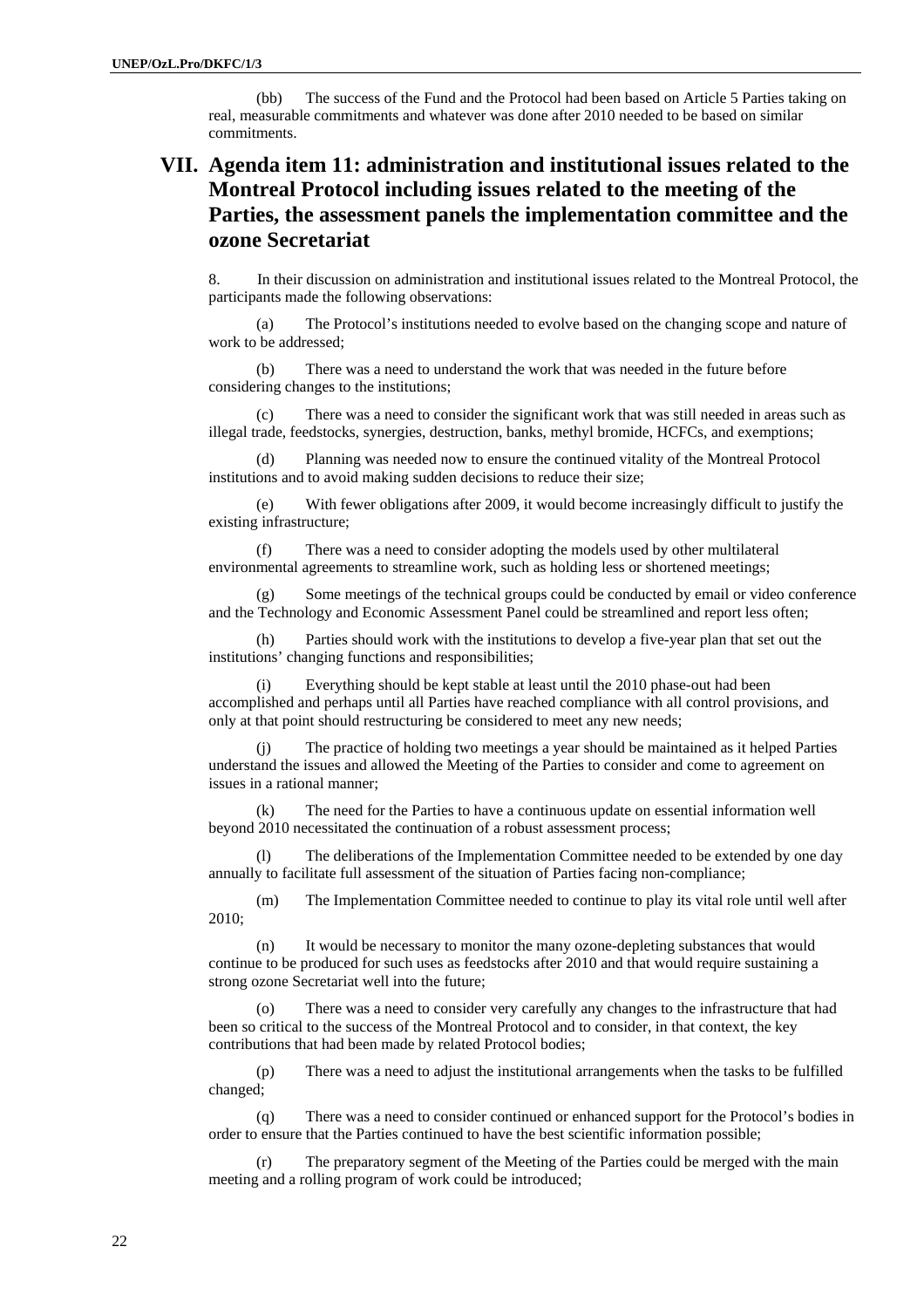(s) Critical and essential use exemptions should continue to be reviewed annually;

(t) Many of the remaining issues were among the most complex and addressing them would require maintenance of the institutions as they had operated to date;

(u) There was a need to understand what the scope of the institutions should be in the future if the Parties were to consider a long-term paradigm shift that focused on allowing a limited global basket of ozone-depleting substances to be used in the future;

(v) Regardless of any changes made, translated documentation would still be necessary;

(w) Internal analysis should seek to identify the specific needs of the Protocol's institutions, their inter-linkages and the benefits that they could deliver;

(x) There was a need to consider conducting the current annual assessments biennially or less frequently, depending on the work of the various committees;

(y) Reporting requirements could be reformed and it might be possible to find ways to reduce the frequency of reporting;

(z) If some of the institutions were dismantled, it might be impossible to reassemble them if needed;

(aa) The meetings of the Open-ended Working Group and of the Meeting of the Parties could be merged and held once annually.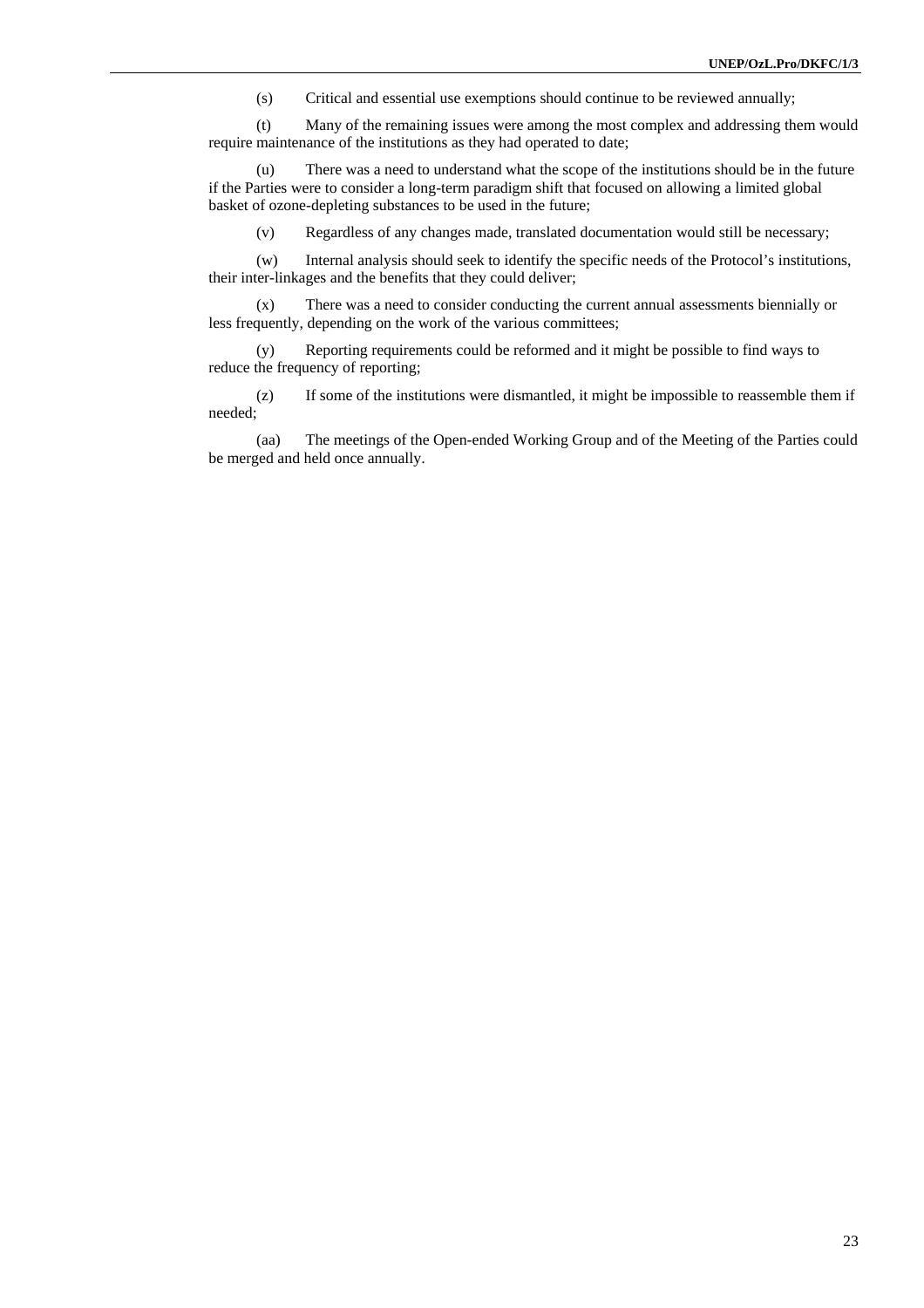# **Annex II**

# **Summary of key issues arising from the dialogue on future challenges to be faced by the Montreal Protocol: presentation of the co-chairs of the dialogue1**

1. In its decision XVIII/36, the Eighteenth Meeting of the Parties to the Montreal Protocol decided that a dialogue on key challenges facing the Protocol should be held on the two days immediately preceding the twenty-seventh meeting of the Protocol's Open-ended Working Group. The Ozone dialogue was accordingly held on 2 and 3 June 2007 at the headquarters of the United Nations Environment Programme in Nairobi, Kenya. In accordance with decision XVIII/36 the dialogue was co-chaired by Mr. Khaled Klaly (Syrian Arab Republic) and Mr. Tom Land (United States of America).

2. A summary report of the dialogue is being prepared by the secretariat for distribution after the meeting of the Open-ended Working Group. The present document will, in accordance with decision XVIII/36, be presented by the co-chairs of the dialogue to the Open-ended Working Group at its twenty-seventh meeting. It consists of edited versions of the summaries of the key issues arising from items 5–11 of the agenda for the dialogue, which were presented by the co-chairs to the participants during the dialogue.

#### **Agenda item 5: Future challenges related to scientific assessment, analysis and monitoring of the state of the ozone layer**

3. Under this item, there was a strong consensus that there was a need to ensure robust monitoring, assessment and analysis of scientific data, while various opinions were expressed on how funds might be mobilized to ensure that such activities remained at appropriate levels. Funding options ranged from relying on the voluntary trust fund under the Vienna Convention, to continuing with national and privately supported efforts, to obtaining funds from the Multilateral Fund.

#### **Agenda Item 6: Challenges in phasing out HCFCs**

4. There was a good discussion on the issue in which all speakers seemed to express strong support for protecting the atmosphere in general, and the ozone layer in particular, and for considering carefully the six alternative proposed adjustments of the Protocol relating to the accelerated phase-out of HCFCs. Many participants suggested that alternatives for HCFCs were readily available, and that they should be considered on the basis of environmental soundness. Some mentioned concerns about some alternatives to HCFCs, saying that they must be economically viable, with many expressing support for seeking to avoid converting to HFCs due to their global warming potential but instead moving to natural alternatives. Article 5 parties said there was a need for financial assistance and a change in the Multilateral Fund's rules on HCFCs in order to enable them to implement sustainable conversions. On that note, several delegations expressed the desire to discuss difficulties that might be faced by Article 5 parties in phasing out HCFCs. Given the broad base of agreement, it appeared that the issues concerning a decision on how to move forward with HCFCs would be about details and that those details would be discussed during the twenty-seventh Open-ended Working Group meeting but generally speaking there was a positive trend during the dialogue in the direction of the protection of the planet and the ozone layer and through an accelerated phaseout of HCFCs.

#### **Agenda item 7: Challenges related to the further management, control and/or phase-out of ozone depleting substances other than HCFCs**

5. On the issue of key future policy challenges related to the further management, control and/or phase-out of ozone-depleting substances other than HCFCs, the parties touched on a wide range of matters including issues related to banks of ozone-depleting substances (including halons), exemptions for metered-dose inhalers, quarantine and preshipment exemptions, critical use exemptions for methyl bromide, feedstocks and process agents. In the discussion there was a particular focus on four items: quarantine and preshipment, banks of ozone-depleting substances, CFC exemptions for metered-dose inhalers and critical use exemptions for methyl bromide.

6. Regarding the quarantine and preshipment exemption, the consensus seemed to be that it should only be used to address cases where there were no alternatives. The possibility of capping and or doing

<sup>1</sup> UNEP/OzL.Pro.WG.1/27/7

1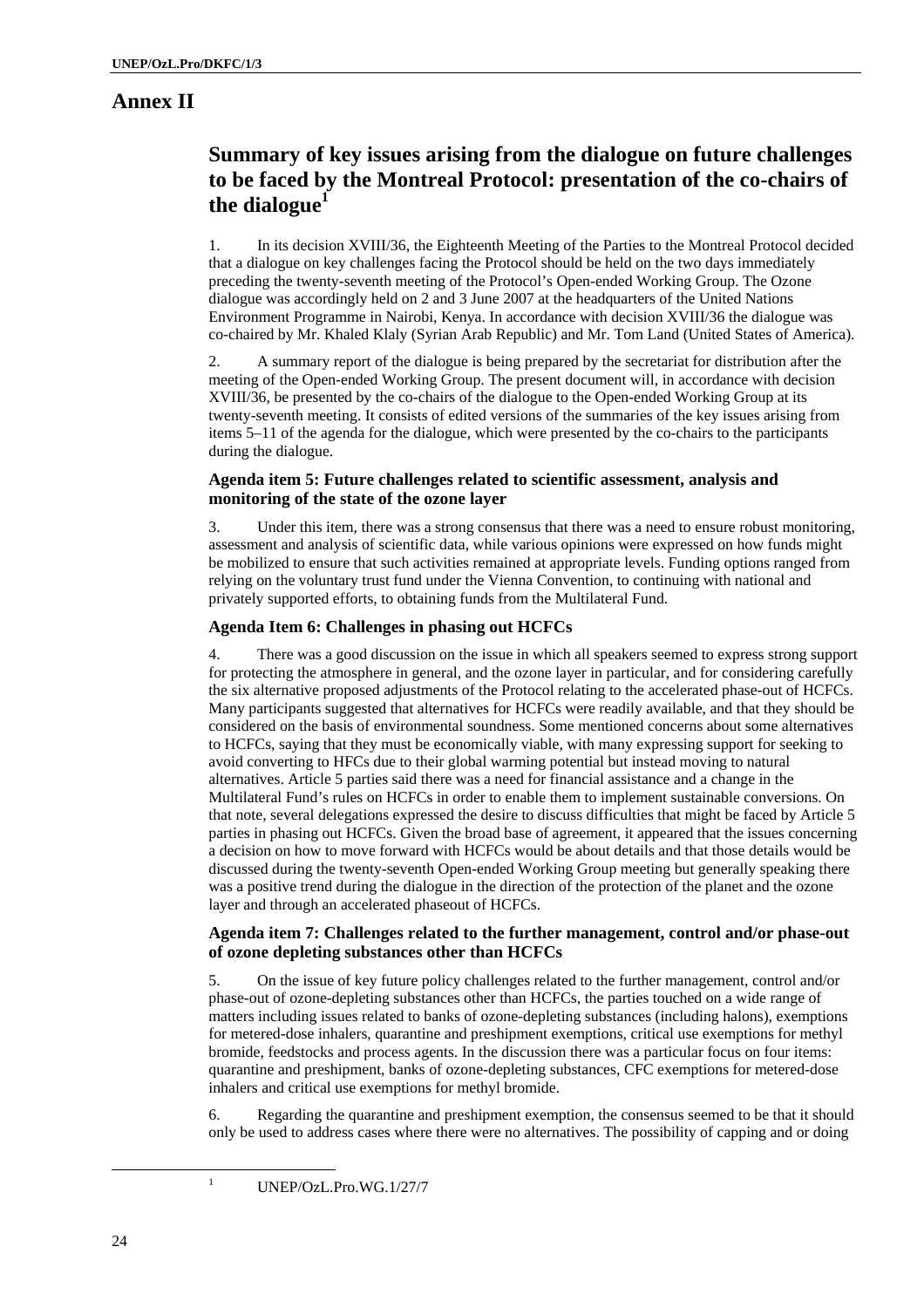away with the exemption was highlighted by some, while the need to maintain it was highlighted by others. On the issue of banks, virtually all participants recognized that their size meant they could not be ignored, and that dealing with them could produce both ozone and climate benefits. There were, however, different ideas on how they might be dealt with, with some promoting using them to service existing equipment and thereby obviating the need for new production, and others suggesting that they be dealt with through emissions reductions or destruction. There was a general understanding that dealing with banks through emission controls or destruction under the Montreal Protocol could require the development of a new legal framework. The issue of providing funds for addressing the possible destruction of banks or contaminated ozone-depleting substances was discussed, with some suggesting that funding should come from the Multilateral Fund and others suggesting that any destruction work should be coordinated with other international forums which had more experience in related matters. Regarding essential and critical use exemptions, many noted the positive trend with respect to metereddose inhalers and methyl bromide, although some said that methyl bromide critical use exemption numbers were still too high. Some expressed support for campaign production of CFCs for metereddose inhalers, while others expressed concern about related costs and the lack of certainty of supply. Finally, there were several comments noting the importance of sustaining Article 5 Party capacity and networking, and the need to pay close attention to halon banks given that phase-out was at an advanced stage.

#### **Agenda item 8: Sustaining compliance, maintaining enforcement and combating illegal trade beyond 2010**

7. The dialogue participants held a robust discussion on issues relating to sustaining compliance, maintaining enforcement, and combating illegal trade beyond 2010. Many ongoing activities were noted. All participants agreed on the importance of addressing illegal trade, both currently and beyond 2010, and virtually all spoke of the continuing need to support Article 5 Party efforts in the areas of further customs training and enforcement of the requirements of the Montreal Protocol. Many ideas were voiced regarding possible ways to enhance existing systems designed to address illegal trade, including improving coordination and sharing of intelligence, imposing meaningful penalties and strengthening licensing schemes. At least one party suggested that it would issue a specific proposal on the issue. There were, however, differing opinions on the importance of new actions as opposed to ensuring full and robust implementation of existing decisions, including those related to full compliance with the provisions of the Montreal Amendment and those related to ensuring that robust licensing systems, including both import and export licenses for all ozone-depleting substances, were in operation in all countries. Many parties discussed the issue of prior informed consent and many supported either formal or informal mechanisms for sharing information on movements of ozone-depleting substances. Finally, some Parties mentioned the need for clear guidance and support related to dealing with seized ozone-depleting substances.

#### **Agenda item 9: Improving cooperation and coordination of the Montreal Protocol with other multilateral environmental agreements and processes**

8. There appeared to be consensus that appropriate cooperation and synergy with other multilateral environmental agreements was fundamental and was desired by all participants. It was, however, more difficult to reach agreement on the question of how that cooperation should take place. Some suggested that this cooperation should take place broadly and on a continuous basis, while others suggested that it should be done on a case by case basis and only with approval of the Parties. Still other suggestions included having a role for the Secretariat in monitoring and reporting on relevant activities in other multilateral forums, and providing more resources to the Ozone Secretariat On this matter, the Secretariat clarified that in noting its limitation for cooperation, it was not suggesting a need for further resources. Others stressed the importance of ensuring coordination of positions at the national level among their experts participating in the various environmental forums, saying that it was critical to ensuring appropriate consistency in positions. It was also recognized that the work of the implementing agencies in Article 5 Parties could play a vital role in providing valuable information to those Parties on what was happening in other environmental forums and in ensuring that their activities were being carried out consistent with other environmental goals.

#### **Agenda item 10: The future of the Multilateral Fund after 2010**

9. There were a large number of contributions on this agenda item. All of the speakers underscored the important role of the financial mechanism – in particular the Multilateral Fund. Parties operating under Article 5 all underscored the important role of the Fund in the face of the significant remaining work and what were considered to be increasing challenges. Several delegations underscored the importance of continuing the Fund and said that it was necessary to eliminate obstacles to accessing